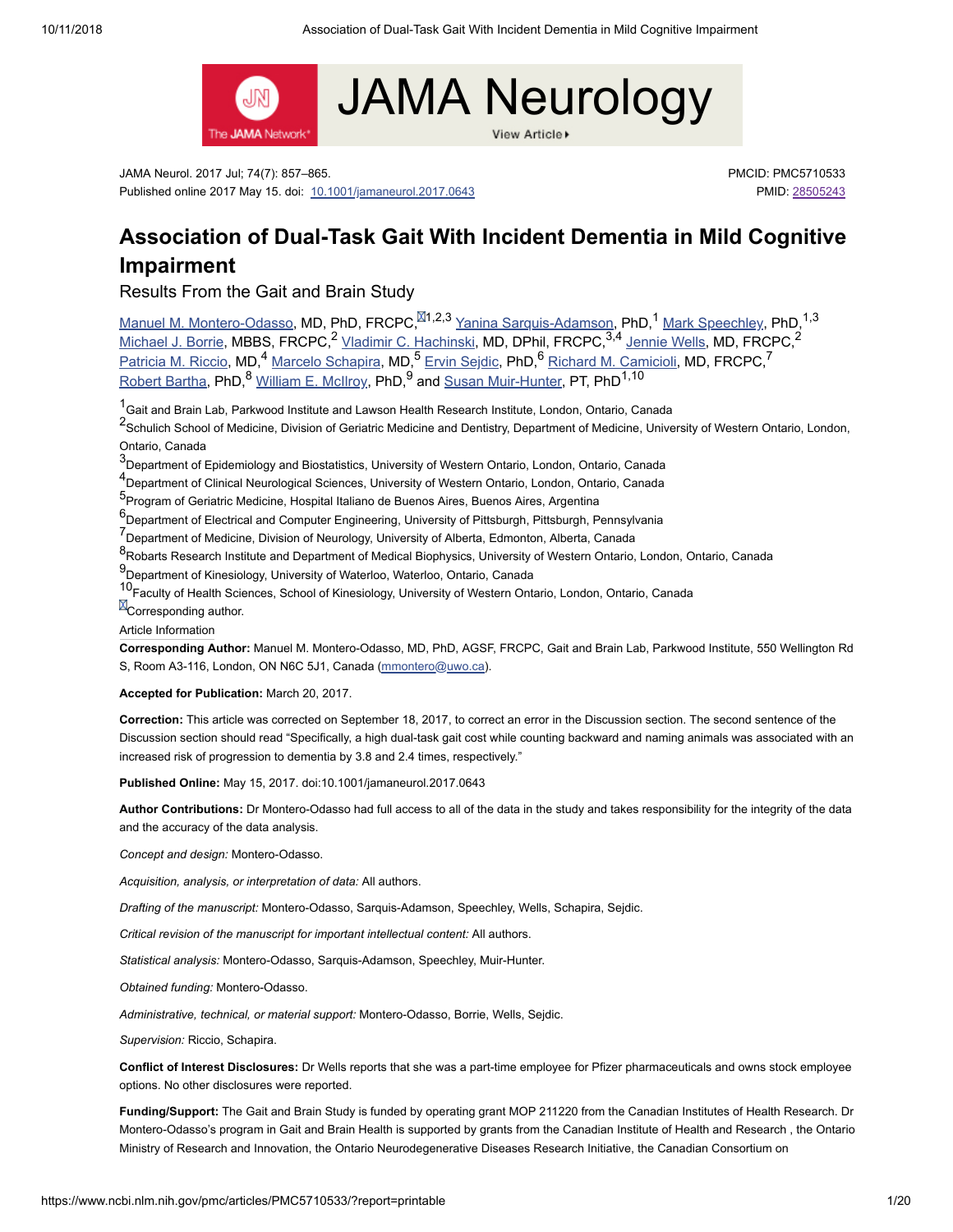Neurodegeneration in Aging, and by the Department of Medicine Program of Experimental Medicine Research Award, University of Western Ontario. He is the first recipient of the Schulich Clinician-Scientist Award and holds the CIHR New Investigator Award.

**Role of the Funder/Sponsor:** The funding sources had no role in the design and conduct of the study; collection, management, analysis, and interpretation of the data; preparation, review, or approval of the manuscript; and decision to submit the manuscript for publication.

Received 2017 Jan 12; Accepted 2017 Mar 20.

[Copyright](https://www.ncbi.nlm.nih.gov/pmc/about/copyright/) 2017 American Medical Association. All Rights Reserved.

### **Key Points**

#### **Question**

Can dual-task gait testing (assessing gait while performing a challenging cognitive task) identify patients with mild cognitive impairment at risk of progression to dementia?

### **Findings**

In this cohort study of 112 older adults with mild cognitive impairment with up to 6 years of follow-up, poor performance in dual-task gait testing was significantly associated with a 2- to 3-fold risk of dementia incidence independent of age, sex, education, comorbidities, and baseline cognition.

#### **Meaning**

Dual-task gait testing may serve clinicians to detect patients with mild cognitive impairment at higher risk of progression to dementia, allowing for optimization of further biomarker testing and initiation of early interventions.

| <b>Abstract</b> | Go to: |
|-----------------|--------|
|                 |        |

#### **Importance**

Gait performance is affected by neurodegeneration in aging and has the potential to be used as a clinical marker for progression from mild cognitive impairment (MCI) to dementia. A dual-task gait test evaluating the cognitive-motor interface may predict dementia progression in older adults with MCI.

### **Objective**

To determine whether a dual-task gait test is associated with incident dementia in MCI.

#### **Design, Setting, and Participants**

The Gait and Brain Study is an ongoing prospective cohort study of community-dwelling older adults that enrolled 112 older adults with MCI. Participants were followed up for 6 years, with biannual visits including neurologic, cognitive, and gait assessments. Data were collected from July 2007 to March 2016.

### **Main Outcomes and Measures**

Incident all-cause dementia was the main outcome measure, and single- and dual-task gait velocity and dual-task gait costs were the independent variables. A neuropsychological test battery was used to assess cognition. Gait velocity was recorded under single-task and 3 separate dual-task conditions using an electronic walkway. Dual-task gait cost was defined as the percentage change between single- and dualtask gait velocities: ([single-task gait velocity – dual-task gait velocity]/ single-task gait velocity)  $\times$  100. Cox proportional hazard models were used to estimate the association between risk of progression to dementia and the independent variables, adjusted for age, sex, education, comorbidities, and cognition.

Go to:

Go to:

Go to:

Go to:

Go to:

Go to:

Go to: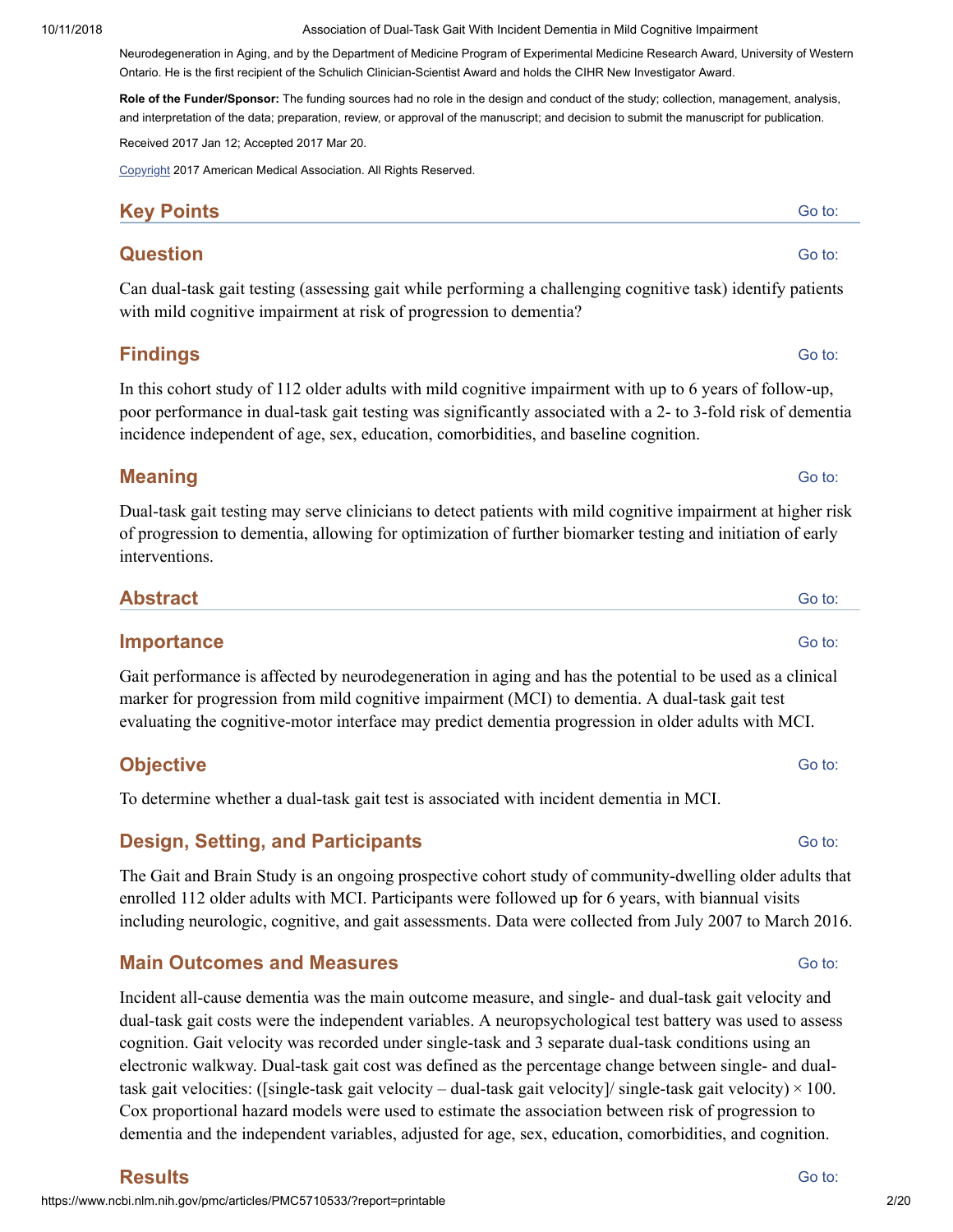Among 112 study participants with MCI, mean (SD) age was 76.6 (6.9) years, 55 were women (49.1%), and 27 progressed to dementia (24.1%), with an incidence rate of 121 per 1000 person-years. Slow singletask gait velocity (<0.8 m/second) was not associated with progression to dementia (hazard ratio [HR], 3.41; 95% CI, 0.99-11.71; *P* = .05)while high dual-task gait cost while counting backward (HR, 3.79; 95% CI, 1.57-9.15;  $P = .003$ ) and naming animals (HR, 2.41; 95% CI, 1.04-5.59;  $P = .04$ ) were associated with dementia progression (incidence rate, 155 per 1000 person-years). The models remained robust after adjusting by baseline cognition except for dual-task gait cost when dichotomized.

### **Conclusions and Relevance**

Dual-task gait is associated with progression to dementia in patients with MCI. Dual-task gait testing is easy to administer and may be used by clinicians to decide further biomarker testing, preventive strategies, and follow-up planning in patients with MCI.

### **Trial Registration**

clinicaltrials.gov: [NCT03020381](https://clinicaltrials.gov/ct2/show/NCT03020381).

### **Introduction**

Mild cognitive impairment (MCI) is considered a predementia state associated with a 10-fold increased risk of progression to dementia. $\frac{1}{2}$  $\frac{1}{2}$  $\frac{1}{2}$  However, almost one-third of individuals with MCI remain clinically stable after the initial diagnosis or even revert to normal cognitive functioning,  $\frac{2}{3}$  $\frac{2}{3}$  $\frac{2}{3}$  which highlights the hazard of considering patients with MCI as a homogeneous group.<sup>[3](#page-8-2)</sup> This heterogeneity of outcomes challenges clinical treatment once MCI is identified because it is problematic to accurately predict progression to dementia including Alzheimer disease (AD). To overcome this challenge, the identification of clinically useful and readily available biomarkers of progression to dementia, including motor markers, is highly needed in MCI. $4,5,6,7$  $4,5,6,7$  $4,5,6,7$  $4,5,6,7$  $4,5,6,7$ 

During the past decade, large cohort studies have shown that motor impairment, in particular, slowing of gait, is not only evident early in Alzheimer and non-Alzheimer dementias but also predicts progression to dementia in the general population.  $8.9,10$  $8.9,10$  $8.9,10$  $8.9,10$  Although the main clinical hallmark of MCI is memory impairment,  $\frac{11}{11}$  $\frac{11}{11}$  $\frac{11}{11}$  motor dysfunction and gait impairment have been previously described.  $\frac{8,11,12}{1}$  $\frac{8,11,12}{1}$  $\frac{8,11,12}{1}$  $\frac{8,11,12}{1}$  $\frac{8,11,12}{1}$  $\frac{8,11,12}{1}$  Few studies have focused on dual-task gait testing (walking while simultaneously performing a cognitive challenge) as a means to determine the association between cognitive-motor interaction and risk of progression to dementia in patients with MCI. $\frac{13,14}{2}$  $\frac{13,14}{2}$  $\frac{13,14}{2}$  $\frac{13,14}{2}$  Dual-task gait testing challenges the cognitive component of locomotion and can provide insight into the mechanisms of brain motor control and cognitive performance. $\frac{13}{13}$  $\frac{13}{13}$  $\frac{13}{13}$  Mechanistically, structural and functional brain imaging studies have shown that cognition and motor control share common brain networks, particularly in the prefrontal and temporal areas.  $\frac{13,15,16,17}{2}$  $\frac{13,15,16,17}{2}$  $\frac{13,15,16,17}{2}$  $\frac{13,15,16,17}{2}$  $\frac{13,15,16,17}{2}$  $\frac{13,15,16,17}{2}$  Based on the limited capacity model, these networks can become overloaded when a motor task is concurrently performed with a cognitive task, more so in individuals with cognitive impairment who have less cognitive reserve.  $\frac{13,18}{13}$  $\frac{13,18}{13}$  $\frac{13,18}{13}$  $\frac{13,18}{13}$ 

The dual-task gait test is unique in that it reflects the motor-cognitive interface.  $\frac{19,20,21}{2}$  $\frac{19,20,21}{2}$  $\frac{19,20,21}{2}$  $\frac{19,20,21}{2}$  $\frac{19,20,21}{2}$  There is a linear association between the magnitude of gait slowing while dual tasking and deficits in executive, attention, and memory processes in MCI. $\frac{4,20,22,23,24}{4}$  $\frac{4,20,22,23,24}{4}$  $\frac{4,20,22,23,24}{4}$  $\frac{4,20,22,23,24}{4}$  $\frac{4,20,22,23,24}{4}$  $\frac{4,20,22,23,24}{4}$  $\frac{4,20,22,23,24}{4}$  $\frac{4,20,22,23,24}{4}$  $\frac{4,20,22,23,24}{4}$  The magnitude of changes in gait during dual-task performance owing to a concurrent cognitive challenge can be expressed as a dual-task gait cost, which adjusts for an individual's baseline gait characteristics.  $\frac{25}{2}$  $\frac{25}{2}$  $\frac{25}{2}$  To our knowledge, the capacity of dual-task gait testing to predict progression to dementia in patients with MCI has not been investigated.

In this study, we examined the longitudinal association of dual-task gait performance and the incidence of dementia in a well-characterized MCI cohort with 6 years of follow-up. We hypothesized that participants

Go to:

Go to: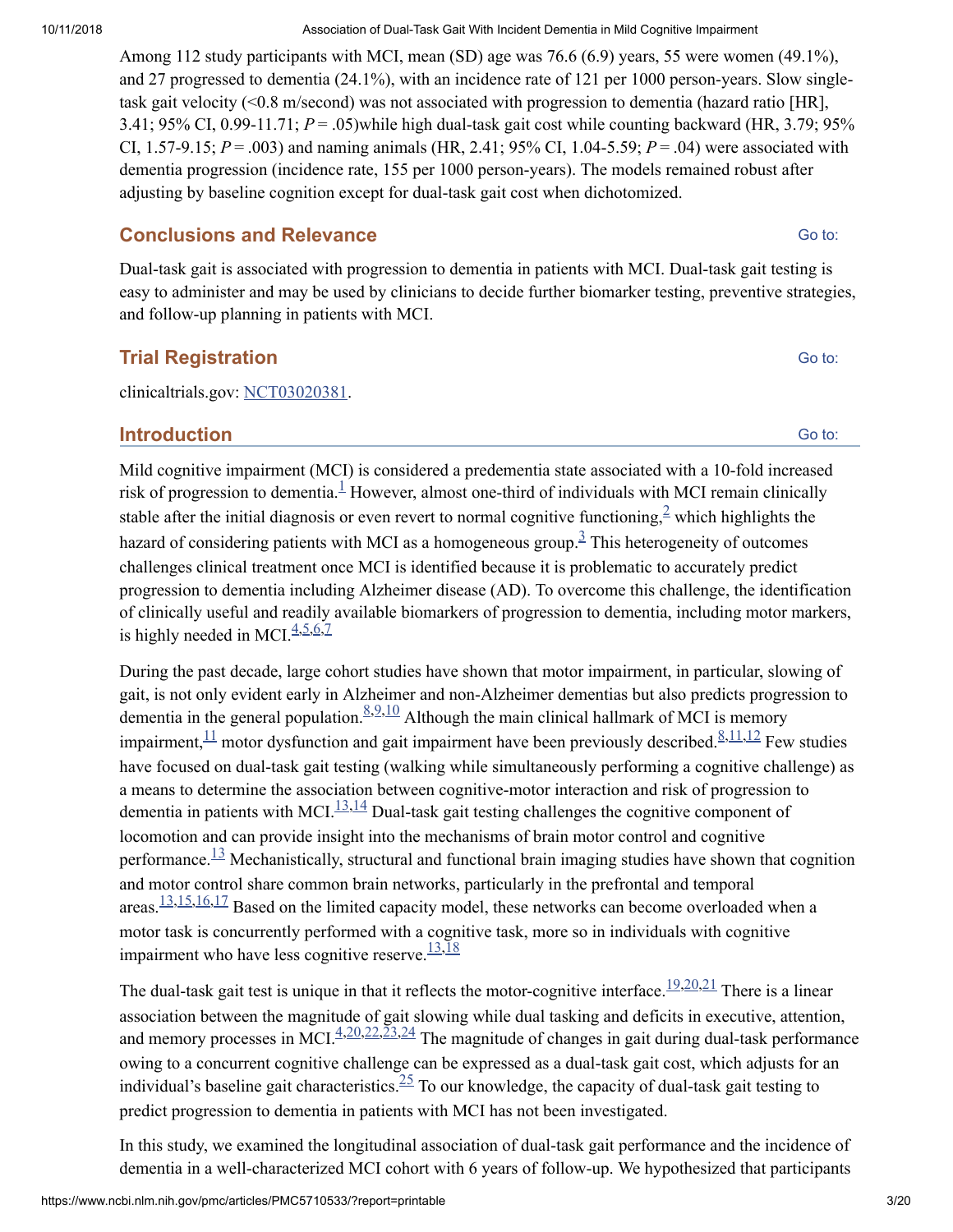who progressed to dementia would have a higher dual-task cost in gait velocity than participants who did not progress to dementia.

#### **Methods**

#### **Study Participants**

Participants were part of the Gait and Brain Study, an ongoing prospective cohort study designed to determine whether quantitative gait deficits can predict incident cognitive and mobility decline and progression to dementia among community-dwelling older adults. Design and logistics have been described in detail elsewhere.  $\frac{26,27,28}{2}$  $\frac{26,27,28}{2}$  $\frac{26,27,28}{2}$  $\frac{26,27,28}{2}$  $\frac{26,27,28}{2}$  $\frac{26,27,28}{2}$  $\frac{26,27,28}{2}$  After written consent was obtained, participants underwent a comprehensive baseline evaluation as well as biannual assessments during 6 years of follow-up. For this analysis, participants were required to have at least 2 assessments, including the baseline visit, and to fulfill MCI diagnostic criteria.  $\frac{3,29}{2}$  $\frac{3,29}{2}$  $\frac{3,29}{2}$  $\frac{3,29}{2}$  All participants were community-living adults meeting the following inclusion criteria: age 65 years and older, able to walk 10 m independently without a gait aid, having MCI as ascertained by scoring 0.5 on the global rating of the Clinical Dementia Rating scale and satisfying the following 4 criteria<sup>[1](#page-8-0)</sup>: (1) subjective cognitive challenges; (2) objective cognitive impairment in at least 1 of the following cognitive domains: memory, executive function, attention, and language<sup>[3,](#page-8-2)[29](#page-10-0)</sup>; (3) preserved activities of daily living  $\frac{30}{2}$  $\frac{30}{2}$  $\frac{30}{2}$  confirmed by a clinician's interviews; and (4) absence of dementia using criteria from the *Diagnostic and Statistical Manual of Mental Disorders* (Fourth Edition, Text Revision). [31](#page-10-2) Exclusion criteria included lack of English proficiency, parkinsonism or any neurologic disorder with residual motor deficits (eg, stroke), musculoskeletal disorders of lower limbs (eg, severe osteoarthritis or history of knee/hip replacement) affecting gait performance at clinical examination, use of neuroleptics or benzodiazepines, and major depression. Ethics approval was obtained from the University of Western Ontario Health Sciences Research ethics board, and written informed consent was obtained from participants at enrollment. Data collection occurred between July 2007 and March 2016.

#### **Medical and Cognitive Assessments**

Sociodemographic characteristics, comorbidities, chronic medications, physical activity level, history of falls, and basic and instrumental activities of daily living were collected using standardized questionnaires during face-to-face interviews ([Table](https://www.ncbi.nlm.nih.gov/pmc/articles/PMC5710533/table/noi170018t1/) 1). Study clinicians performed a physical examination including a neurological examination on all participants.

Global cognition was assessed by using the Mini-Mental State Examination $\frac{32}{2}$  $\frac{32}{2}$  $\frac{32}{2}$  and the Montreal Cognitive Assessment,  $\frac{33}{3}$  $\frac{33}{3}$  $\frac{33}{3}$  with alternative test versions used in consecutive assessments to avoid potential learning effects. The Clinical Dementia Rating scale was also performed at all visits. $34$  A neuropsychological test battery was administered to characterize MCI subtype and to help ascertain progression to dementia. Executive function was assessed using Trail Making Tests A and  $B<sup>35</sup>$  $B<sup>35</sup>$  $B<sup>35</sup>$ ; verbal episodic memory using the Rey Auditory Verbal Learning Test<sup>[36](#page-10-7)</sup>; naming using the Boston Naming Test<sup>[37](#page-10-8)</sup>; attention using the Digit Span Test (forward and backward), and working memory using the Letter-Number Sequencing test.  $\frac{38}{3}$  $\frac{38}{3}$  $\frac{38}{3}$ Impaired cognitive domains were identified using a cutoff of 1.5 SD below the age-adjusted norms.  $\frac{14,39}{2}$  $\frac{14,39}{2}$  $\frac{14,39}{2}$  $\frac{14,39}{2}$ Participants were classified as pure amnestic MCI (impairment only in verbal episodic memory), multidomain amnestic MCI (impairment in more than 1 domain including memory), and nonamnestic MCI (solely impairment in 1 or more nonmemory domain).  $\frac{14,40}{ }$  $\frac{14,40}{ }$  $\frac{14,40}{ }$  $\frac{14,40}{ }$ 

#### **Gait Assessments**

Gait velocity within single and dual tasks was assessed using an electronic walkway (GAITRite System, 600 cm long and 64 cm wide; CIR Systems Inc) that provides data to assess both spatial and temporal gait parameters.  $\frac{26}{3}$  $\frac{26}{3}$  $\frac{26}{3}$  Start and end points were marked on the floor 1 meter from either walkway end to avoid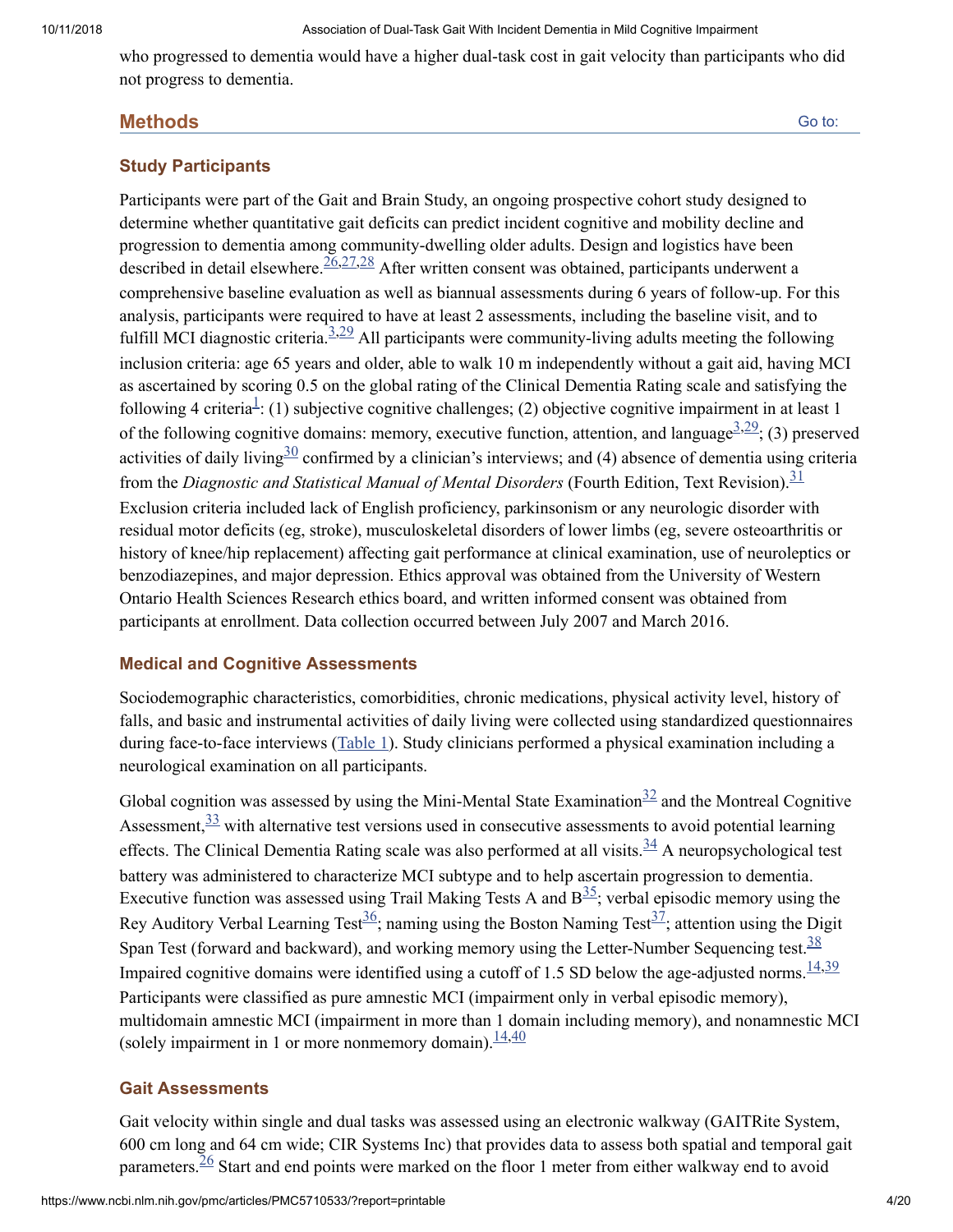recording acceleration and deceleration phases. Each participant performed 1 practice trial walking on the walkway. For the single-gait test, participants were asked to walk at their usual pace in a quiet, well-lit room wearing comfortable footwear and without the use of any mobility aids. For the dual-task tests, participants walked at their usual pace while doing the following cognitive tasks aloud: (1) counting backward from 100 by ones, (2) subtracting serial sevens from 100, and (3) naming animals. Rationale for dual-task condition selection has been described elsewhere.  $\frac{26}{10}$  $\frac{26}{10}$  $\frac{26}{10}$  To balance and minimize the effects of learning and fatigue, only 1 trial was performed in each condition, and the order of single and dual tasks was randomized. Reliability has been previously established for this protocol in participants with MCI.<sup>[26](#page-9-13)</sup> The magnitude of the effect of the cognitive challenge on gait performance was assessed by calculating the dual-task gait cost (percent) as  $\frac{19}{12}$  $\frac{19}{12}$  $\frac{19}{12}$ :

([single-task gait velocity – dual-task gait velocity] / single-task gait velocity)  $\times$  100

### **Outcome Variable**

Incident dementia was the main end point as determined by a clinician investigator during follow-up visits per *Diagnostic and Statistical Manual of Mental Disorders* (Fourth Edition, Text Revision) criteria<sup>[31](#page-10-2)</sup> and when Clinical Dementia Rating increased to a score of 1 or higher. At the time of diagnosis, clinicians were blinded to baseline gait or baseline neuro-psychological test scores. The type of dementia was established using standardized clinical criteria for AD dementia, $\frac{41}{1}$  $\frac{41}{1}$  $\frac{41}{1}$  frontotemporal dementia, $\frac{42}{1}$  $\frac{42}{1}$  $\frac{42}{1}$  Lewy body dementia,  $\frac{43}{12}$  $\frac{43}{12}$  $\frac{43}{12}$  and vascular dementia.  $\frac{44}{12}$  $\frac{44}{12}$  $\frac{44}{12}$  Participants were reassessed after 6 months to confirm dementia status and subtype.

### **Predictor Variables**

Gait velocity and dual-task gait cost were our main predictor variables because they have been previously associated with cognitive performance in MCI studies. $\frac{14,27}{ }$  $\frac{14,27}{ }$  $\frac{14,27}{ }$  $\frac{14,27}{ }$  These variables were modeled as continuous variables to ascertain the strength of associations and as dichotomous variables to identify potential thresholds to be used in clinics. Slow gait velocity in the single-task condition was defined as less than 0.8 m/second, a threshold previously established for predicting adverse events, including cognitive decline, in ambulatory patients.  $\frac{45,46,47}{2}$  $\frac{45,46,47}{2}$  $\frac{45,46,47}{2}$  $\frac{45,46,47}{2}$  $\frac{45,46,47}{2}$  Because there is not an established cutoff for dual-task gait testing, receiver operating characteristic curves were produced to determine the optimal threshold value for high dual-task gait cost as a predictor of dementia for the 3 dual-tasks conditions.

### **Covariates**

Analyses were adjusted for covariates that included demographics (age, sex, and educational level), number of comorbidities, and baseline cognition.

### **Statistical Analysis**

Demographics and clinical characteristics were summarized using either means and standard deviations or frequencies and percentages as appropriate. Comparisons of baseline characteristics between patients with MCI who progressed to dementia and those who did not were made using  $\chi^2$  or *t* tests as deemed appropriate. Multivariable Cox proportional hazards regression analyses were completed to assess the risk, measured as hazard ratios (HRs), for progression to dementia for gait velocity as continuous variables (single- and dual-task gait velocity and dual-task gait cost) and as dichotomous variables (slow gait velocity and high dual-task gait cost in each condition), unadjusted and adjusted for the previously mentioned covariates. Dual-task gait cost cutoffs were determined using receiver operating characteristic analysis. Time to event was calculated from enrollment to the assessment visit at which dementia was diagnosed. Proportional hazards assumption was tested using methods based on scaled Schoenfeld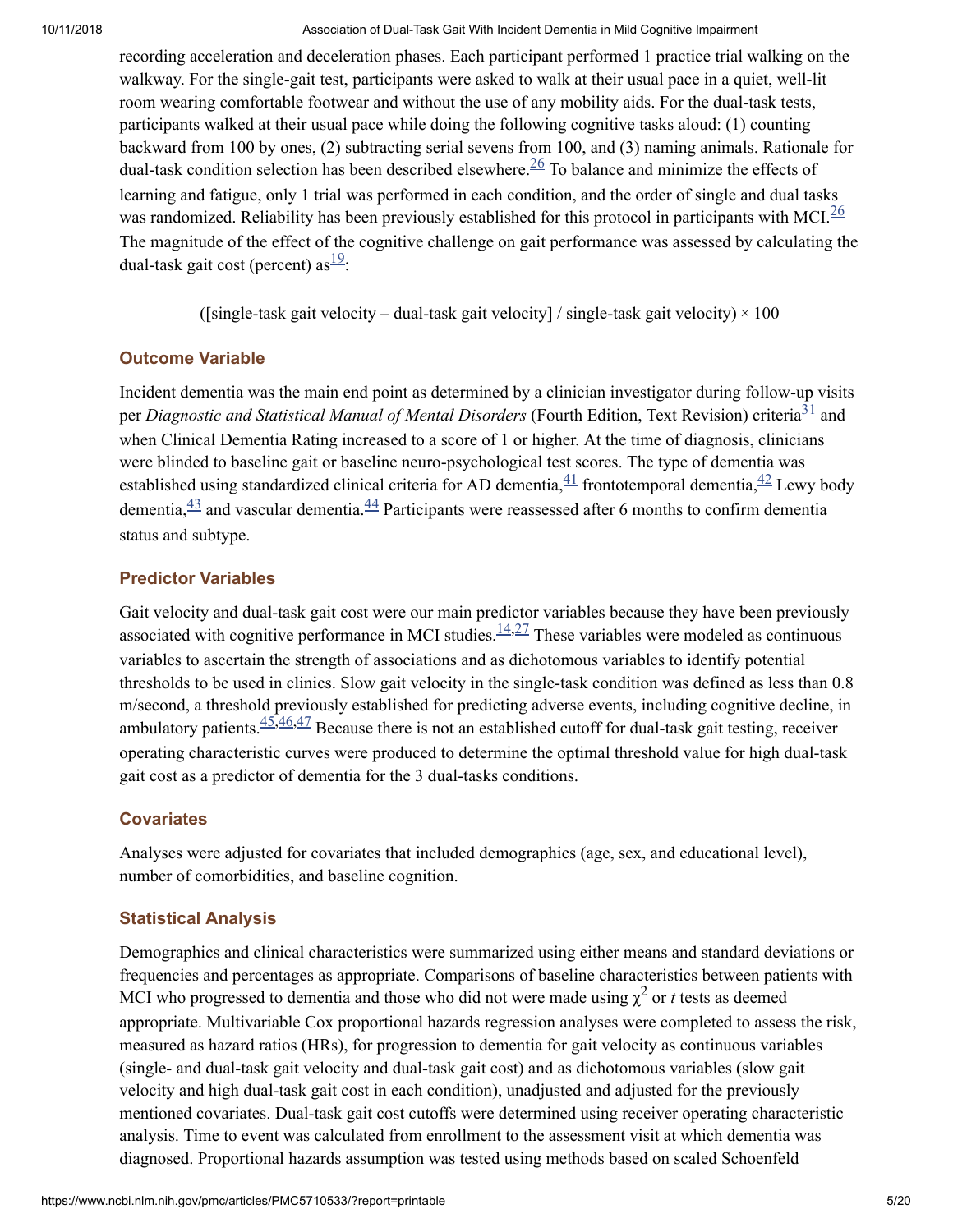residuals. To account for different follow-up times, incident dementia is also presented as incident rate expressed as "total person-years at risk" for all the models. Associations were also explored by stratifying dual-task gait velocities into quartiles. Statistical significance was set at *P* < .05 (2-sided). Statistical analyses were conducted using SPSS, version 23 (IBM Corporation) and occurred from June 2016 to March 2017.

#### **Results**

Go to:

### **Participant Characteristics**

One hundred twelve participants (mean [SD] age, 76 [6.88] years; 55 women) were assessed with a mean follow-up of 24 months (range, 12-76 months). Characteristics of the study sample, stratified by progression to dementia (patients with MCI who progressed to dementia vs those who did not) are presented in [Table](https://www.ncbi.nlm.nih.gov/pmc/articles/PMC5710533/table/noi170018t1/) 1. Ninety-two participants with MCI fulfilled criteria for pure amnestic MCI while 30 fulfilled criteria for nonamnestic MCI. A total of 24% of the sample ( $n = 27$ ; 11 women [43%]) progressed to dementia, with an overall incidence rate of 121 per 1000 person-years. From the 27 participants who progressed to dementia, 23 progressed to AD (85%), 2 to Lewy body dementia (7%), 1 to frontotemporal dementia (4%), and 1 to vascular dementia (4%).

[Table](https://www.ncbi.nlm.nih.gov/pmc/articles/PMC5710533/table/noi170018t1/) 1 shows that participants with MCI who progressed to dementia were older and had fewer comorbidities. They had higher hypertension prevalence (70.4% vs 57.1%) and were more likely to carry at least 1 apolipoprotein E ε4 allele, although these differences were not significant. Both groups had a mean baseline single-gait velocity greater than the normality cutoff of 0.8 m/second; however, participants who progressed to dementia had a significantly lower dual-task gait velocity and higher dual-task gait cost in the 3 test conditions.

### **Associations Between Gait Performance and Incident Dementia**

[Table](https://www.ncbi.nlm.nih.gov/pmc/articles/PMC5710533/table/noi170018t2/) 2 reports the Cox proportional hazard models for our main outcome, incident dementia, for our 2 predictor variables, gait velocity and dual-task gait cost, in 1 unadjusted and 2 adjusted models. When modeling our predictors as a continuous variable, single-gait velocity test failed to predict dementia (HR, 1.02; 95% CI, 0.99-1.04; *P* = .10), while all dual-task gait velocity tests (velocities and costs) predicted progression to dementia except for dual-task gait cost in serial sevens subtractions when adjusted for covariates.

Modeling gait velocity as dichotomous variables showed that slow single-task velocity (<0.8 m/second) was not associated with dementia progression (HR, 3.41; 95% CI, 0.99-11.71; *P* = .05). Alternative slow single-task gait velocity cutoffs, determined by receiver operating characteristic analysis (<1.08 m/second) or using 1.5 SD below the cohort mean gait velocity (<0.76 m/second) were also not associated with dementia progression (eTable 1 in the [Supplement\)](#page-8-12). However, high dual-task cost in gait velocity while counting backward (HR, 3.79; 95% CI, 1.57-9.15; *P* = .003) and naming animals (HR, 2.41; 95% CI, 1.04- 5.59; *P* = .04) were both associated with dementia progression [\(Table](https://www.ncbi.nlm.nih.gov/pmc/articles/PMC5710533/table/noi170018t2/) 2 and [Figure](https://www.ncbi.nlm.nih.gov/pmc/articles/PMC5710533/figure/noi170018f1/) 1A and C). After adjusting for baseline cognition (Mini-Mental State Examination scores, model 3) the associations with progression to dementia were only attenuated for dual-task gait as a dichotomous variable.

Stratification of the sample into quartiles of dual-task gait velocity (eTable 2 in the [Supplement](#page-8-12)) showed that participants in the lowest quartile had the highest risk of progression to dementia while counting backward (HR, 13.39; 95% CI, 3.76-47.75; *P* < .001; [Figure](https://www.ncbi.nlm.nih.gov/pmc/articles/PMC5710533/figure/noi170018f2/) 2A) and while naming animals (HR, 9.89; 95% CI, 2.91-33.62; *P* < .001; [Figure](https://www.ncbi.nlm.nih.gov/pmc/articles/PMC5710533/figure/noi170018f2/) 2C).

### **Sensitivity Analyses**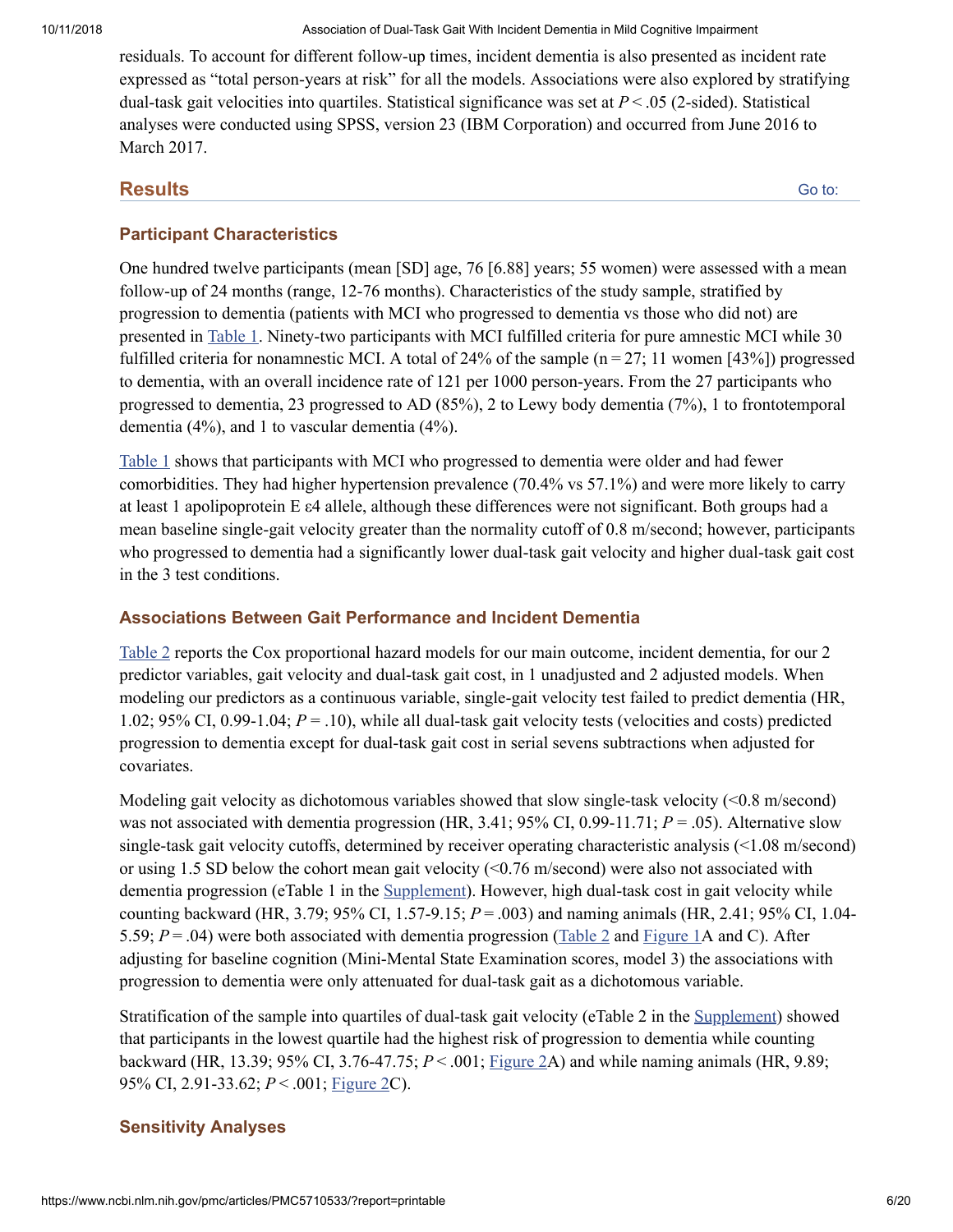Associations with apolipoprotein E ε4 carrier status and single- and dual-tasking gait performance were explored, and differences were small and in both directions (eTable 3 in the [Supplement\)](#page-8-12). Baseline global cognition (Mini-Mental State Examination and Montreal Cognitive Assessment) was associated with incident dementia, with comparable HRs to dual-task gait (eTable 4 in the [Supplement](#page-8-12)).

### **Discussion**

Go to:

Our results suggest that dual-task gait testing is associated with the progression to dementia in a wellcharacterized cohort of older adults with MCI. Specifically, a high dual-task gait cost while counting backward and naming animals was associated with an increased risk of progression to dementia by 3.8 and 2.4 times, respectively. The predictive ability of single-task gait performance appeared high although not statistically significant, revealing the unique utility of dual-task gait testing in the clinical encounter when assessing patients with normal gait velocity. To the best of our knowledge, this is the first study establishing the ability of dual-task gait testing to detect incident dementia in patients with MCI.<sup>[4](#page-8-3)[,14](#page-9-1)[,19,](#page-9-6)[26](#page-9-13),[48,](#page-11-3)[49,](#page-11-4)[50](#page-11-5)[,51](#page-11-6)[,52](#page-11-7)</sup>

Assessing gait velocity is easy to perform and provides an excellent general measure of overall function. However, dual-task gait testing can uncover valuable subtleties regarding the role of cognitive control on a participant's gait.  $45,53,54,55,56$  $45,53,54,55,56$  $45,53,54,55,56$  $45,53,54,55,56$  $45,53,54,55,56$  $45,53,54,55,56$  $45,53,54,55,56$  It is also important to note that the single-task gait velocity in our MCI sample was greater than 0.8 m/second, the threshold recommended to identify slow gait indicative of adverse events, and consistent with the high functional abilities seen in the early stages of cognitive decline and with previous studies assessing gait in MCI. $\frac{14,25,27}{1}$  $\frac{14,25,27}{1}$  $\frac{14,25,27}{1}$  $\frac{14,25,27}{1}$  $\frac{14,25,27}{1}$  $\frac{14,25,27}{1}$  Thus, among these participants, using solely a slow velocity threshold would have been insufficient to identify individuals at a high risk of progression to dementia.

Our results complement the Motoric Cognitive Risk syndrome, where participants with cognitive challenges and slower gait had a higher risk of developing dementia,  $\frac{1}{2}$  by showing that dual-task gait may predict dementia in participants with MCI while single-task gait velocity does not. Whether dual-task changes in gait in patients with MCI is associated with progression to vascular dementia or AD is unknown. Previous studies in general populations have suggested that gait slowing during dual tasking is most likely associated with incident vascular dementia.<sup> $7.9$  $7.9$ </sup> In this study, dual-task gait change was mostly associated with AD, which can be explained by the fact that our study focused only in individuals with MCI. Interestingly, emerging evidence is linking gait performance with AD neurodegenerative changes, as in a 2017 study that showed in older adults free of dementia that gait performance, including dual-task gait, was cross-sectionally associated with amyloid  $\beta$  brain deposition,  $\frac{57,58}{ }$  $\frac{57,58}{ }$  $\frac{57,58}{ }$  $\frac{57,58}{ }$  independent of the burden of vascular changes. Taken together, these data suggest that both vascular and neurodegenerative changes may contribute to dementia progression in patients with MCI with impaired dual-task gait.  $\frac{59}{2}$  $\frac{59}{2}$  $\frac{59}{2}$ 

The underlying mechanisms affecting dual-task gait performance remain not completely understood. What does seem clear is that executive demands used for gait and for the selected cognitive tasks may share a similar pathogenic mechanism at the brain level. $\frac{27,60,61}{2}$  $\frac{27,60,61}{2}$  $\frac{27,60,61}{2}$  $\frac{27,60,61}{2}$  $\frac{27,60,61}{2}$  $\frac{27,60,61}{2}$  Episodic memory, a cognitive domain that was affected in all of our participants who progressed to dementia, relies on frontal-hippocampal circuits that are also central for gait control. In addition, gait control also relies on the prefrontal-striatal networks that are involved in executive function, which was similarly impaired in all of our participants who progressed to dementia. $62$  Prior imaging brain studies in MCI revealed that higher dual-task gait cost is associated with altered neurochemistry and low volume of the primary motor cortex, which is part of the executive network circuit of normal locomotion.  $17,63,64$  $17,63,64$  $17,63,64$  In the same manner, stride time correlated negatively with hippocampal neurochemistry in MCI $\frac{65}{6}$  $\frac{65}{6}$  $\frac{65}{6}$  which could reflect the role of the hippocampus in the retrieval of complex foot movement sequences necessary for regular gait patterns.  $66$  Ultimately, these brain circuits shared by both cognition and motor-gait performance can be affected by aging, neurodegenerative, and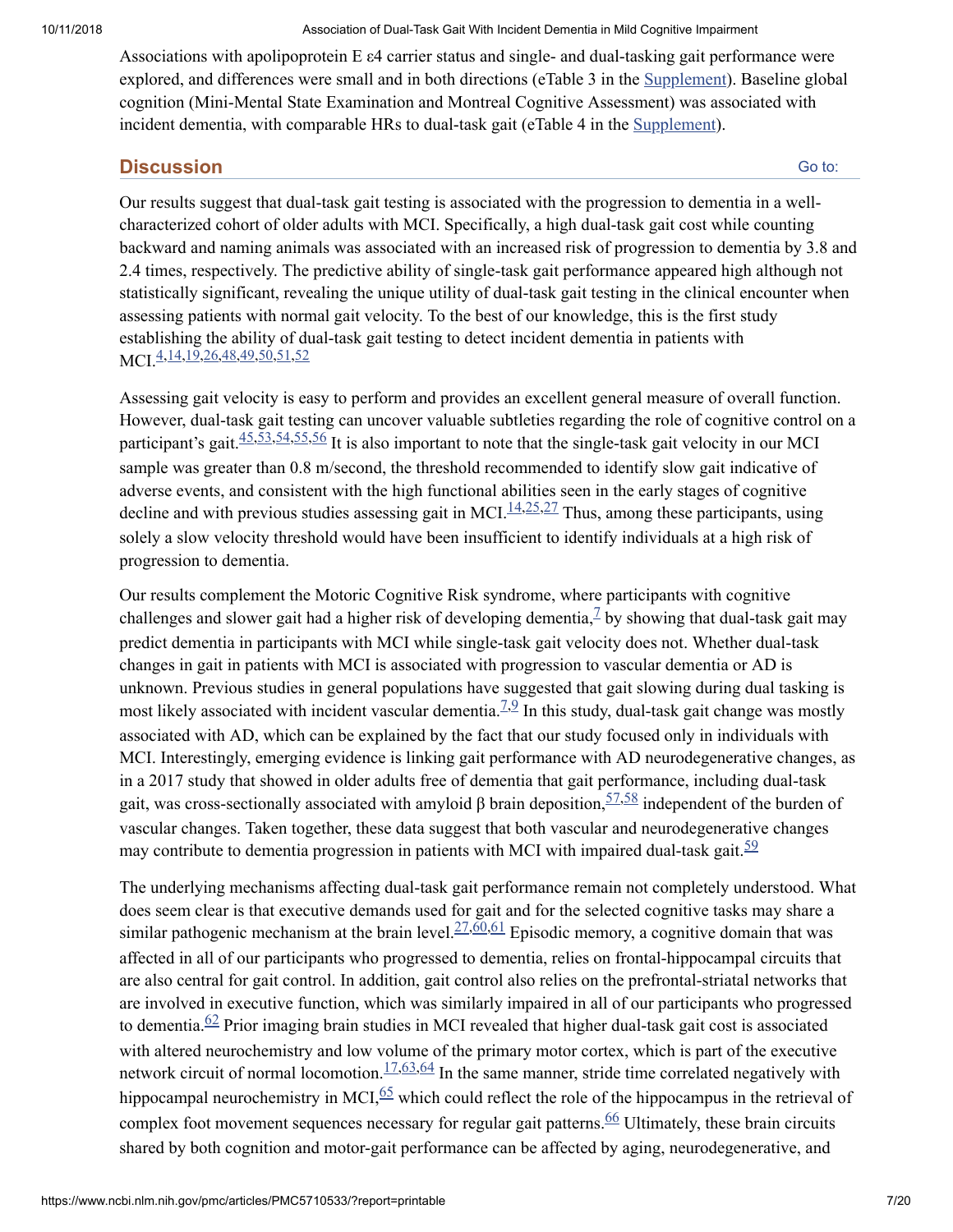microvascular mechanisms, providing a rationale to propose that dual-task gait testing may serve as a "brain stress test" to detect impending cognitive decline in patients with subclinical damage [\(Figure](https://www.ncbi.nlm.nih.gov/pmc/articles/PMC5710533/figure/noi170018f3/) 3).<sup>[67](#page-12-7)</sup>

Dementia biomarkers, including amyloid β and tau protein–related markers, are promising; however, the correlation between pathologic biomarker load and actual dementia status lessens with age.  $21,68$  $21,68$  In other words, older patients with MCI with similar degrees of neuropathology burden may present different functional and clinical states as they age. This warrants expanding the prediction of dementia progression by adding "functional markers" such as the motor-cognitive interface. $\frac{21}{2}$  $\frac{21}{2}$  $\frac{21}{2}$ 

Our findings could be easily translated to the clinical setting owing to the simplicity, noninvasive nature, and low cost of dual-task gait assessment. Our sensitivity analysis showed that dual-task gait was comparable with cognitive testing to predict incident dementia, and adjustments for baseline cognition only partially attenuated the associations when modeled as a dichotomous variable, suggesting that dualtask gait test is providing extra information not captured by cognitive testing. Performances in the 3 dual tasks used were all associated with a high risk of progression to dementia, providing flexibility to clinicians to choose the most appropriate dual-task test to cognitively stress a given patient. Clinicians may use dual-task gait testing in screening patients with MCI who could benefit the most from additional testing, optimizing recommendations for imaging, spinal fluid examinations, and genetic testing. Similarly, our findings can assist in identifying high-risk individuals with MCI to plan the frequency of follow-up visits to monitor function. Finally, dual-task gait testing could help researchers plan primary prevention or intervention studies in MCI through the selection of participants at greater risk of decline and progression to dementia.

### **Limitations**

Our sample was limited to 112 individuals with MCI and with a relatively low frequency of outcome events (27 progressed to dementia); however, the event per independent variable ratio for our Cox regression model (27/5 = 5.4) is considered robust for models with binary end point outcomes.  $\frac{69}{2}$  $\frac{69}{2}$  $\frac{69}{2}$  Our annual conversion rate to AD was 7%, which is in line with clinic-based studies, including amnestic MCI, but higher than population studies; thus, our results are generalizable to clinic-based settings only. Quantitative techniques were used to measure velocity, which can be a limitation to wide clinical applicability. However, dual-task gait velocity can be simply measured using a stopwatch, and dual-task gait cost can be easily calculated. Although predictive validity might be improved by considering cognitive errors on dual tasking, that would make it more difficult to apply in clinics. Finally, our results need crossvalidation in other MCI cohorts. The strengths of our study include a well-characterized MCI cohort with a long period of follow-up and with biannual assessments to adequately monitor time to progression to dementia. We used a validated dual-task protocol on quantitative gait analysis and standardized assignment of dementia diagnoses blinded to gait categories, with robust analyses adjusting for a number of important covariates.

### **Conclusions**

Go to:

Dual-task gait testing can detect individuals with MCI at increased risk of progression to dementia. Our results support the hypothesis that cognitive and motor dysfunction in MCI may reflect a shared pathogenic mechanism at the brain level and that gait is a candidate motor biomarker of progression to dementia.  $\frac{13,16,27,70,71,72}{13}$  $\frac{13,16,27,70,71,72}{13}$  $\frac{13,16,27,70,71,72}{13}$  $\frac{13,16,27,70,71,72}{13}$  $\frac{13,16,27,70,71,72}{13}$  $\frac{13,16,27,70,71,72}{13}$  $\frac{13,16,27,70,71,72}{13}$  $\frac{13,16,27,70,71,72}{13}$  $\frac{13,16,27,70,71,72}{13}$  Future studies should confirm whether adding dual-task gait testing to the clinical and cognitive evaluation of patients with MCI can improve dementia prediction. Cross-validation of this approach in other MCI cohorts would further support the clinical applicability.

**Notes**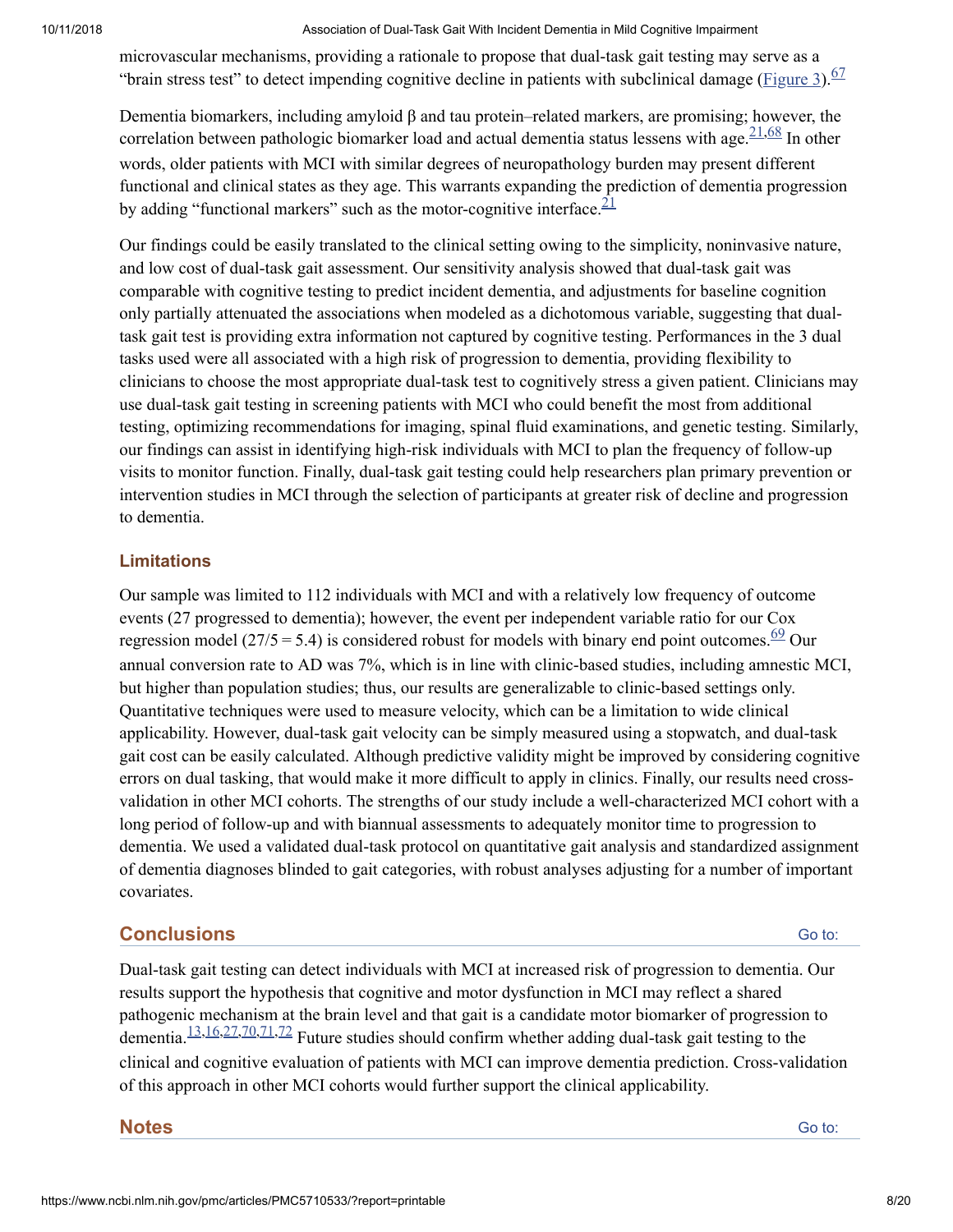#### <span id="page-8-12"></span>**Supplement.**

**eTable 1.** Cox Proportional Hazard Regression of the Association of Gait Velocity and Incident Dementia Modeled as a Dichotomous Variable, Using Cutoffs Based on 1.5 SD Below Cohort Mean and ROC Analysis.

**eTable 2.** Cox Proportional Hazard Regression of the Association of Gait Velocity Stratified By Quartiles, Under Single and Dual-Task Conditions.

**eTable 3.** Gait Performance in the Complete Cohort and Stratified By APOE4 Carrier Status (at Least One e4 Allele).

**eTable 4.** Cox Proportional Hazard Regression of the Association of MMSE and MoCA Performance With Incident Dementia Modeled As Continuous and Dichotomous Variables.

#### **References**

Go to:

<span id="page-8-0"></span>1. Petersen RC. Clinical practice: mild cognitive impairment. N Engl J Med. 2011;364(23):2227-2234. [PubMed: 21651394]

<span id="page-8-1"></span>2. Storandt M, Grant EA, Miller JP, Morris JC. Rates of progression in mild cognitive impairment and early Alzheimer's disease. Neurology. 2002;59(7):1034-1041. [PubMed: 12370458]

<span id="page-8-2"></span>3. Winblad B, Palmer K, Kivipelto M, et al. Mild cognitive impairment: beyond controversies, towards a consensus: report of the International Working Group on Mild Cognitive Impairment. J Intern Med. 2004;256(3):240-246. [PubMed: 15324367]

<span id="page-8-3"></span>4. Montero-Odasso M, Bergman H, Phillips NA, Wong CH, Sourial N, Chertkow H. Dual-tasking and gait in people with mild cognitive impairment: the effect of working memory. BMC Geriatr. 2009;9:41. [PMCID: PMC2748075] [PubMed: 19723315]

<span id="page-8-4"></span>5. Aggarwal NT, Wilson RS, Beck TL, Bienias JL, Bennett DA. Motor dysfunction in mild cognitive impairment and the risk of incident Alzheimer disease. Arch Neurol. 2006;63(12):1763-1769. [PubMed: 17172617]

<span id="page-8-5"></span>6. Pettersson AF, Olsson E, Wahlund LO. Motor function in subjects with mild cognitive impairment and early Alzheimer's disease. Dement Geriatr Cogn Disord. 2005;19(5-6):299-304. [PubMed: 15785030]

<span id="page-8-6"></span>7. Verghese J, Wang C, Lipton RB, Holtzer R. Motoric cognitive risk syndrome and the risk of dementia. J Gerontol A Biol Sci Med Sci. 2013;68(4):412-418. [PMCID: PMC3593614] [PubMed: 22987797]

<span id="page-8-7"></span>8. Camicioli R, Howieson D, Oken B, Sexton G, Kaye J. Motor slowing precedes cognitive impairment in the oldest old. Neurology. 1998;50(5):1496-1498. [PubMed: 9596020]

<span id="page-8-8"></span>9. Verghese J, Lipton RB, Hall CB, Kuslansky G, Katz MJ, Buschke H. Abnormality of gait as a predictor of non-Alzheimer's dementia. N Engl J Med. 2002;347(22):1761-1768. [PubMed: 12456852]

<span id="page-8-9"></span>10. Waite LM, Grayson DA, Piguet O, Creasey H, Bennett HP, Broe GA. Gait slowing as a predictor of incident dementia: 6-year longitudinal data from the Sydney Older Persons Study. J Neurol Sci. 2005;229- 230:89-93. [PubMed: 15760625]

<span id="page-8-10"></span>11. Waldemar G, Phung KT, Burns A, et al. Access to diagnostic evaluation and treatment for dementia in Europe. Int J Geriatr Psychiatry. 2007;22(1):47-54. [PubMed: 17044135]

<span id="page-8-11"></span>12. Marquis S, Moore MM, Howieson DB, et al. Independent predictors of cognitive decline in healthy elderly persons. Arch Neurol. 2002;59(4):601-606. [PubMed: 11939895]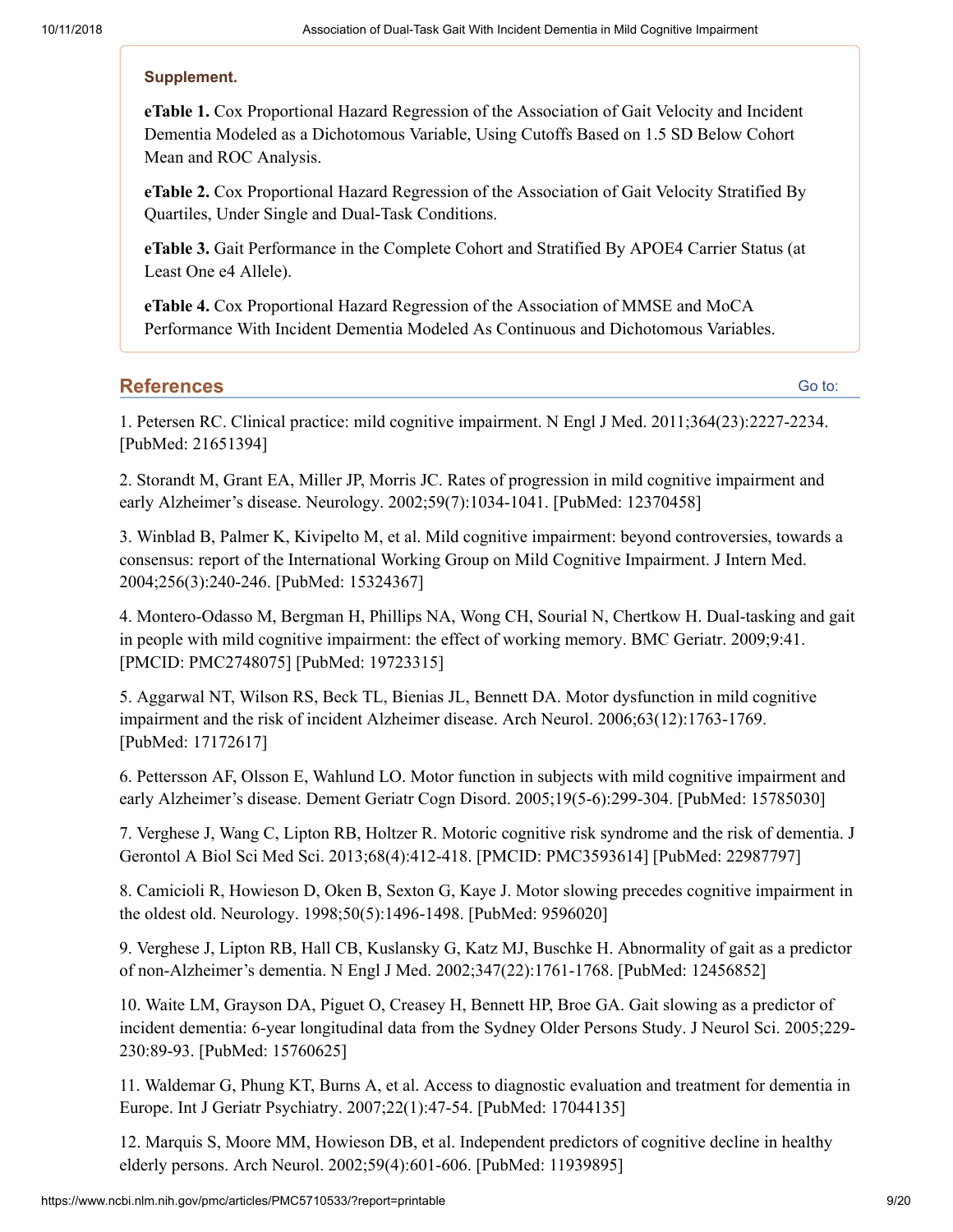<span id="page-9-0"></span>13. Montero-Odasso M, Verghese J, Beauchet O, Hausdorff JM. Gait and cognition: a complementary approach to understanding brain function and the risk of falling. J Am Geriatr Soc. 2012;60(11):2127- 2136. [PMCID: PMC3498517] [PubMed: 23110433]

<span id="page-9-1"></span>14. Verghese J, Robbins M, Holtzer R, et al. Gait dysfunction in mild cognitive impairment syndromes. J Am Geriatr Soc. 2008;56(7):1244-1251. [PMCID: PMC2574944] [PubMed: 18482293]

<span id="page-9-2"></span>15. Rosano C, Studenski SA, Aizenstein HJ, Boudreau RM, Longstreth WT Jr, Newman AB. Slower gait, slower information processing and smaller prefrontal area in older adults. Age Ageing. 2012;41(1):58-64. [PMCID: PMC3234076] [PubMed: 21965414]

<span id="page-9-3"></span>16. Rosso AL, Studenski SA, Chen WG, et al. Aging, the central nervous system, and mobility. J Gerontol A Biol Sci Med Sci. 2013;68(11):1379-1386. [PMCID: PMC3805295] [PubMed: 23843270]

<span id="page-9-4"></span>17. Annweiler C, Beauchet O, Celle S, et al. ; WALK Team (Working group Angers-London for Knowledge) Contribution of brain imaging to the understanding of gait disorders in Alzheimer's disease: a systematic review. Am J Alzheimers Dis Other Demen. 2012;27(6):371-380. [PubMed: 22930697]

<span id="page-9-5"></span>18. Montero-Odasso M, Bherer L, Studenski S, et al. Mobility and cognition in seniors: report from the 2008 Institute of Aging (CIHR) mobility and cognition workshop. Can Geriatr J. 2015;18(3):159-167. [PMCID: PMC4597816] [PubMed: 26495050]

<span id="page-9-6"></span>19. Montero-Odasso M, Muir SW, Speechley M. Dual-task complexity affects gait in people with mild cognitive impairment: the interplay between gait variability, dual tasking, and risk of falls. Arch Phys Med Rehabil. 2012;93(2):293-299. [PubMed: 22289240]

<span id="page-9-7"></span>20. Camicioli R, Howieson D, Lehman S, Kaye J. Talking while walking: the effect of a dual task in aging and Alzheimer's disease. Neurology. 1997;48(4):955-958. [PubMed: 9109884]

<span id="page-9-8"></span>21. Albers MW, Gilmore GC, Kaye J, et al. At the interface of sensory and motor dysfunctions and Alzheimer's disease. Alzheimers Dement. 2015;11(1):70-98. [PMCID: PMC4287457] [PubMed: 25022540]

<span id="page-9-9"></span>22. Bootsma-van der Wiel A, Gussekloo J, de Craen AJ, van Exel E, Bloem BR, Westendorp RG. Walking and talking as predictors of falls in the general population: the Leiden 85-Plus Study. J Am Geriatr Soc. 2003;51(10):1466-1471. [PubMed: 14511170]

<span id="page-9-10"></span>23. Camicioli R, Bouchard T, Licis L. Dual-tasks and walking fast: relationship to extra-pyramidal signs in advanced Alzheimer disease. J Neurol Sci. 2006;248(1-2):205-209. [PubMed: 16759668]

<span id="page-9-11"></span>24. Hausdorff JM, Yogev G, Springer S, Simon ES, Giladi N. Walking is more like catching than tapping: gait in the elderly as a complex cognitive task. Exp Brain Res. 2005;164(4):541-548. [PubMed: 15864565]

<span id="page-9-12"></span>25. Hausdorff JM, Schweiger A, Herman T, Yogev-Seligmann G, Giladi N. Dual-task decrements in gait: contributing factors among healthy older adults. J Gerontol A Biol Sci Med Sci. 2008;63(12):1335-1343. [PMCID: PMC3181497] [PubMed: 19126846]

<span id="page-9-13"></span>26. Montero-Odasso M, Casas A, Hansen KT, et al. Quantitative gait analysis under dual-task in older people with mild cognitive impairment: a reliability study. J Neuroeng Rehabil. 2009;6:35. [PMCID: PMC2754991] [PubMed: 19772593]

<span id="page-9-14"></span>27. Montero-Odasso M, Oteng-Amoako A, Speechley M, et al. The motor signature of mild cognitive impairment: results from the gait and brain study. J Gerontol A Biol Sci Med Sci. 2014;69(11):1415-1421. [PMCID: PMC4197903] [PubMed: 25182601]

<span id="page-9-15"></span>28. Montero-Odasso MM, Barnes B, Speechley M, et al. Disentangling cognitive-frailty: results from the gait and brain study. J Gerontol A Biol Sci Med Sci. 2016;71(11):1476-1482. [PubMed: 26984391]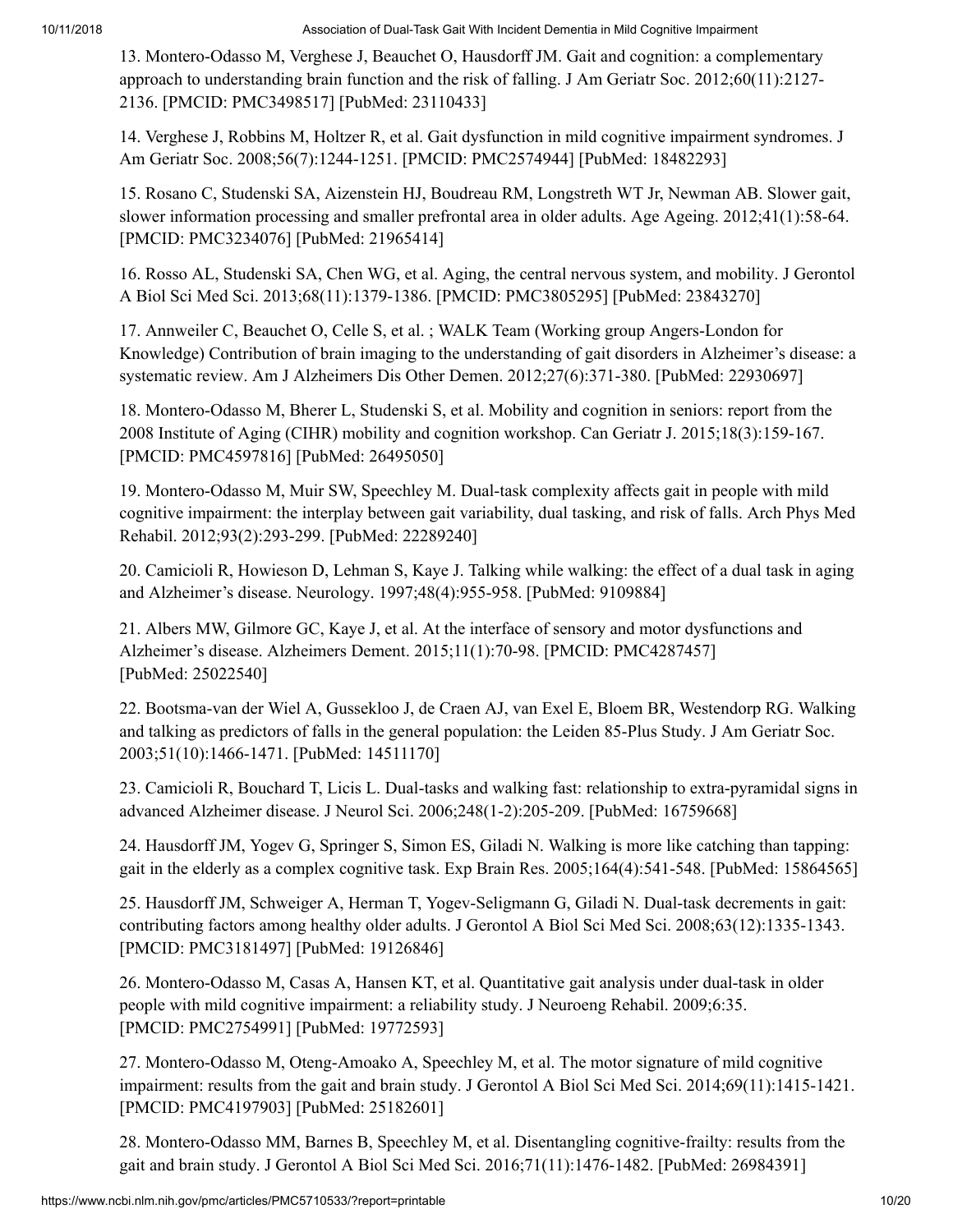<span id="page-10-0"></span>29. Petersen RC, Doody R, Kurz A, et al. Current concepts in mild cognitive impairment. Arch Neurol. 2001;58(12):1985-1992. [PubMed: 11735772]

<span id="page-10-1"></span>30. Lawton MP, Brody EM. Assessment of older people: self-maintaining and instrumental activities of daily living. Gerontologist. 1969;9(3):179-186. [PubMed: 5349366]

<span id="page-10-2"></span>31. American Psychiatric Association Diagnostic and Statistical Manual of Mental Disorders. 4th ed, text revision Washington, DC: American Psychiatric Association; 2000.

<span id="page-10-3"></span>32. Folstein MF, Folstein SE, McHugh PR. "Mini-mental state": a practical method for grading the cognitive state of patients for the clinician. J Psychiatr Res. 1975;12(3):189-198. [PubMed: 1202204]

<span id="page-10-4"></span>33. Nasreddine ZS, Phillips NA, Bédirian V, et al. The Montreal Cognitive Assessment, MoCA: a brief screening tool for mild cognitive impairment. J Am Geriatr Soc. 2005;53(4):695-699. [PubMed: 15817019]

<span id="page-10-5"></span>34. Morris JC. The Clinical Dementia Rating (CDR): current version and scoring rules. Neurology. 1993;43(11):2412-2414. [PubMed: 8232972]

<span id="page-10-6"></span>35. Reitan R, Wolfson D. The Halstead-Reitan Neuropsychological Test Battery. Tucson, AZ: Neuropsychology Press; 1985.

<span id="page-10-7"></span>36. Estévez-González A, Kulisevsky J, Boltes A, Otermín P, García-Sánchez C. Rey verbal learning test is a useful tool for differential diagnosis in the preclinical phase of Alzheimer's disease: comparison with mild cognitive impairment and normal aging. Int J Geriatr Psychiatry. 2003;18(11):1021-1028. [PubMed: 14618554]

<span id="page-10-8"></span>37. Kaplan E, Goodglass H, Weintraub S. The Boston Naming Test. 3rd ed Philadelphia, PA: Lea and Febiger; 1983.

<span id="page-10-9"></span>38. Weschler D. The Wechsler Adult Intelligence Scale. 4th ed San Antonio, TX: Pearson Assessments; 2008.

<span id="page-10-10"></span>39. Petersen RC. Mild cognitive impairment as a diagnostic entity. J Intern Med. 2004;256(3):183-194. [PubMed: 15324362]

<span id="page-10-11"></span>40. Pedersen MM, Holt NE, Grande L, et al. Mild cognitive impairment status and mobility performance: an analysis from the Boston RISE study. J Gerontol A Biol Sci Med Sci. 2014;69(12):1511-1518. [PMCID: PMC4296116] [PubMed: 24799356]

<span id="page-10-12"></span>41. McKhann G, Drachman D, Folstein M, Katzman R, Price D, Stadlan EM. Clinical diagnosis of Alzheimer's disease: report of the NINCDS-ADRDA Work Group under the auspices of Department of Health and Human Services Task Force on Alzheimer's Disease. Neurology. 1984;34(7):939-944. [PubMed: 6610841]

<span id="page-10-13"></span>42. Rascovsky K, Hodges JR, Knopman D, et al. Sensitivity of revised diagnostic criteria for the behavioural variant of frontotemporal dementia. Brain. 2011;134(pt 9):2456-2477. [PMCID: PMC3170532] [PubMed: 21810890]

<span id="page-10-14"></span>43. McKeith IG. Consensus guidelines for the clinical and pathologic diagnosis of dementia with Lewy bodies (DLB): report of the Consortium on DLB International Workshop. J Alzheimers Dis. 2006;9(3) (suppl):417-423. [PubMed: 16914880]

<span id="page-10-15"></span>44. Chui HC, Victoroff JI, Margolin D, Jagust W, Shankle R, Katzman R. Criteria for the diagnosis of ischemic vascular dementia proposed by the State of California Alzheimer's Disease Diagnostic and Treatment Centers. Neurology. 1992;42(3, pt 1):473-480. [PubMed: 1549205]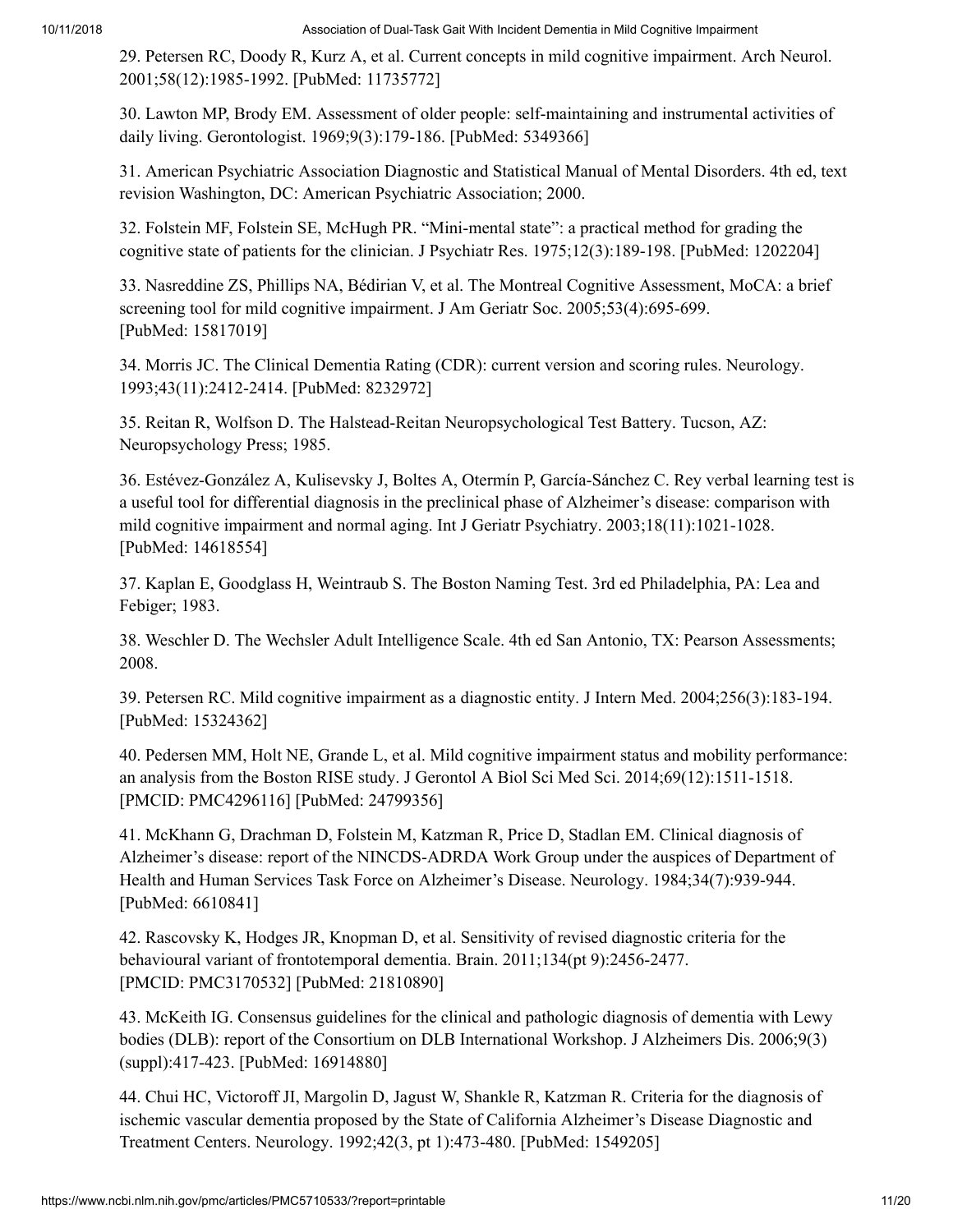<span id="page-11-0"></span>45. Studenski S, Perera S, Patel K, et al. Gait speed and survival in older adults. JAMA. 2011;305(1):50- 58. [PMCID: PMC3080184] [PubMed: 21205966]

<span id="page-11-1"></span>46. Peel NM, Kuys SS, Klein K. Gait speed as a measure in geriatric assessment in clinical settings: a systematic review. J Gerontol A Biol Sci Med Sci. 2013;68(1):39-46. [PubMed: 22923430]

<span id="page-11-2"></span>47. Verghese J, Annweiler C, Ayers E, et al. Motoric cognitive risk syndrome: multicountry prevalence and dementia risk. Neurology. 2014;83(8):718-726. [PMCID: PMC4150127] [PubMed: 25031288]

<span id="page-11-3"></span>48. Gillain S, Warzee E, Lekeu F, et al. The value of instrumental gait analysis in elderly healthy, MCI or Alzheimer's disease subjects and a comparison with other clinical tests used in single and dual-task conditions. Ann Phys Rehabil Med. 2009;52(6):453-474. [PubMed: 19525161]

<span id="page-11-4"></span>49. Maquet D, Lekeu F, Warzee E, et al. Gait analysis in elderly adult patients with mild cognitive impairment and patients with mild Alzheimer's disease: simple versus dual task: a preliminary report. Clin Physiol Funct Imaging. 2010;30(1):51-56. [PubMed: 19799614]

<span id="page-11-5"></span>50. Muir SW, Speechley M, Wells J, Borrie M, Gopaul K, Montero-Odasso M. Gait assessment in mild cognitive impairment and Alzheimer's disease: the effect of dual-task challenges across the cognitive spectrum. Gait Posture. 2012;35(1):96-100. [PubMed: 21940172]

<span id="page-11-6"></span>51. Persad CC, Jones JL, Ashton-Miller JA, Alexander NB, Giordani B. Executive function and gait in older adults with cognitive impairment. J Gerontol A Biol Sci Med Sci. 2008;63(12):1350-1355. [PubMed: 19126848]

<span id="page-11-7"></span>52. Beauchet O, Allali G, Launay C, Herrmann FR, Annweiler C. Gait variability at fast-pace walking speed: a biomarker of mild cognitive impairment? J Nutr Health Aging. 2013;17(3):235-239. [PubMed: 23459976]

<span id="page-11-8"></span>53. Montero-Odasso M, Schapira M, Duque G, Soriano ER, Kaplan R, Camera LA. Gait disorders are associated with non-cardiovascular falls in elderly people: a preliminary study. BMC Geriatr. 2005;5:15. [PMCID: PMC1325027] [PubMed: 16321159]

<span id="page-11-9"></span>54. Studenski S, Perera S, Wallace D, et al. Physical performance measures in the clinical setting. J Am Geriatr Soc. 2003;51(3):314-322. [PubMed: 12588574]

<span id="page-11-10"></span>55. Montero-Odasso M, Schapira M, Varela C, et al. Gait velocity in senior people: an easy test for detecting mobility impairment in community elderly. J Nutr Health Aging. 2004;8(5):340-343. [PubMed: 15359349]

<span id="page-11-11"></span>56. Montero-Odasso M, Schapira M, Soriano ER, et al. Gait velocity as a single predictor of adverse events in healthy seniors aged 75 years and older. J Gerontol A Biol Sci Med Sci. 2005;60(10):1304-1309. [PubMed: 16282564]

<span id="page-11-12"></span>57. Nadkarni NK, Lopez OL, Perera S, et al. Cerebral amyloid deposition and dual-tasking in cognitively normal, mobility unimpaired older adults. J Gerontol A Biol Sci Med Sci. 2016;glw211. [PMCID: PMC5968634] [PubMed: 27803098]

<span id="page-11-13"></span>58. Nadkarni NK, Perera S, Snitz BE, et al. Association of brain amyloid-β with slow gait in elderly individuals without dementia: influence of cognition and apolipoprotein e ε4 genotype. JAMA Neurol. 2017;74(1):82-90. [PMCID: PMC5735996] [PubMed: 27842173]

<span id="page-11-14"></span>59. Toledo JB, Arnold SE, Raible K, et al. Contribution of cerebrovascular disease in autopsy confirmed neurodegenerative disease cases in the National Alzheimer's Coordinating Centre. Brain. 2013;136(pt 9):2697-2706. [PMCID: PMC3858112] [PubMed: 23842566]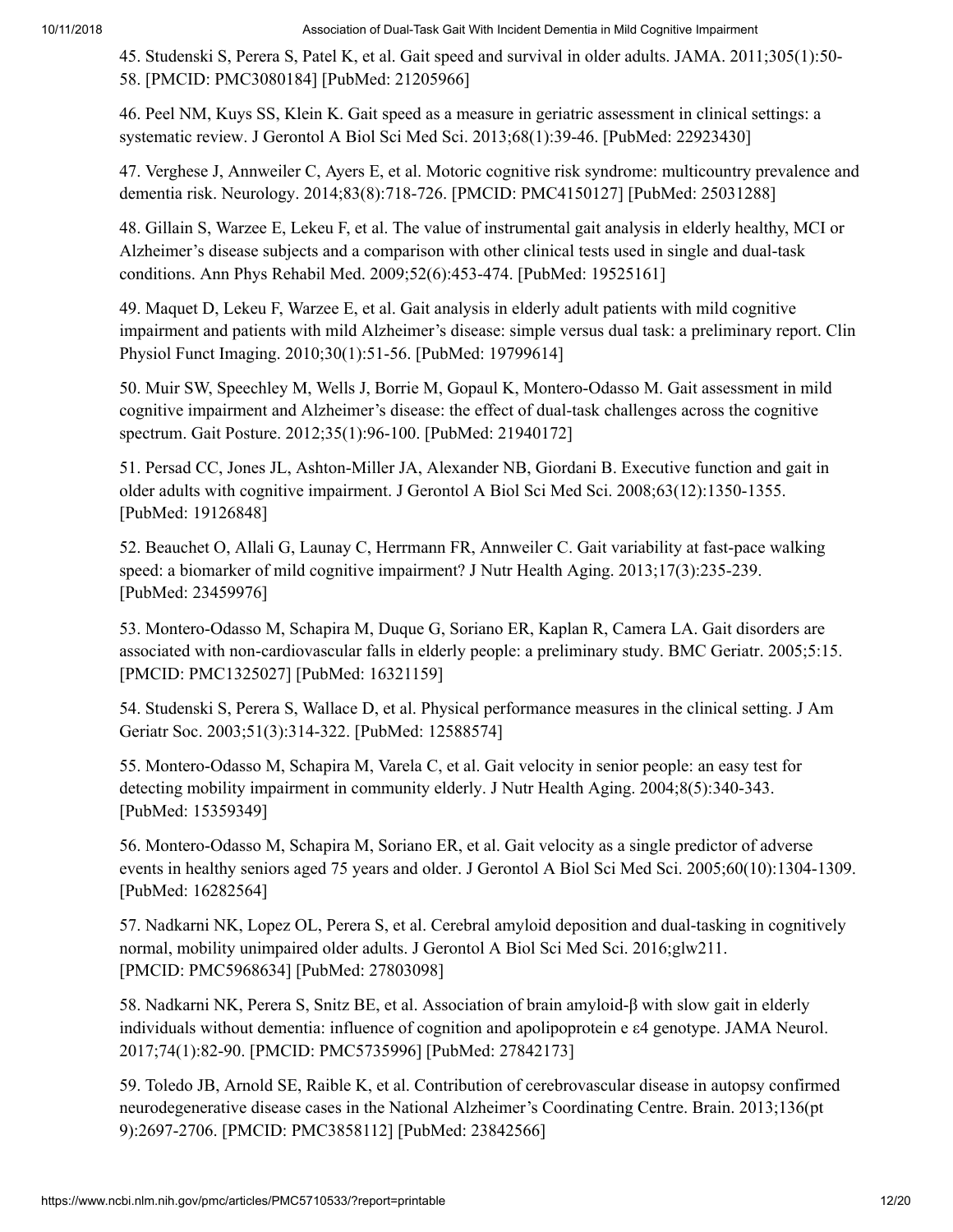<span id="page-12-0"></span>60. Buchman AS, Yu L, Boyle PA, et al. Microvascular brain pathology and late-life motor impairment. Neurology. 2013;80(8):712-718. [PMCID: PMC3589297] [PubMed: 23365057]

<span id="page-12-1"></span>61. Buchman AS, Yu L, Wilson RS, Boyle PA, Schneider JA, Bennett DA. Brain pathology contributes to simultaneous change in physical frailty and cognition in old age. J Gerontol A Biol Sci Med Sci. 2014;69(12):1536-1544. [PMCID: PMC4296120] [PubMed: 25136002]

<span id="page-12-2"></span>62. Watson NL, Rosano C, Boudreau RM, et al. ; Health ABC Study . Executive function, memory, and gait speed decline in well-functioning older adults. J Gerontol A Biol Sci Med Sci. 2010;65(10):1093- 1100. [PMCID: PMC2949334] [PubMed: 20581339]

<span id="page-12-3"></span>63. Annweiler C, Beauchet O, Bartha R, et al. Motor cortex and gait in mild cognitive impairment: a magnetic resonance spectroscopy and volumetric imaging study. Brain. 2013;136(pt 3):859-871. [PubMed: 23436505]

<span id="page-12-4"></span>64. Annweiler C, Beauchet O, Bartha R, Montero-Odasso M; WALK Team-Working group Angers-London for Knowledge . Slow gait in MCI is associated with ventricular enlargement: results from the Gait and Brain Study. J Neural Transm (Vienna). 2013;120(7):1083-1092. [PubMed: 23196981]

<span id="page-12-5"></span>65. Zimmerman ME, Lipton RB, Pan JW, Hetherington HP, Verghese J. MRI- and MRS-derived hippocampal correlates of quantitative locomotor function in older adults. Brain Res. 2009;1291:73-81. [PMCID: PMC2747520] [PubMed: 19631621]

<span id="page-12-6"></span>66. Lafleur MF, Jackson PL, Malouin F, Richards CL, Evans AC, Doyon J. Motor learning produces parallel dynamic functional changes during the execution and imagination of sequential foot movements. Neuroimage. 2002;16(1):142-157. [PubMed: 11969325]

<span id="page-12-7"></span>67. Montero-Odasso M, Hachinski V. Preludes to brain failure: executive dysfunction and gait disturbances. Neurol Sci. 2014;35(4):601-604. [PubMed: 24366243]

<span id="page-12-8"></span>68. Perez-Nievas BG, Stein TD, Tai HC, et al. Dissecting phenotypic traits linked to human resilience to Alzheimer's pathology. Brain. 2013;136(pt 8):2510-2526. [PMCID: PMC3722351] [PubMed: 23824488]

<span id="page-12-9"></span>69. Vittinghoff E, McCulloch CE. Relaxing the rule of ten events per variable in logistic and Cox regression. Am J Epidemiol. 2007;165(6):710-718. [PubMed: 17182981]

<span id="page-12-10"></span>70. Hausdorff JM, Buchman AS. What links gait speed and MCI with dementia? a fresh look at the association between motor and cognitive function. J Gerontol A Biol Sci Med Sci. 2013;68(4):409-411. [PMCID: PMC3593618] [PubMed: 23401565]

<span id="page-12-11"></span>71. Montero-Odasso M. Gait as a biomarker of cognitive impairment and dementia syndromes: quo vadis? Eur J Neurol. 2016;23(3):437-438. [PubMed: 26608753]

<span id="page-12-12"></span>72. Montero-Odasso M, Bergman H, Phillips NA, Wong C, Sourial N, Chertkow H. The effect of executive and memory dysfunction in gait performance in a cognitive impairment population. J Am Geriatr Soc. 2006;54:S154.

## **Figures and Tables**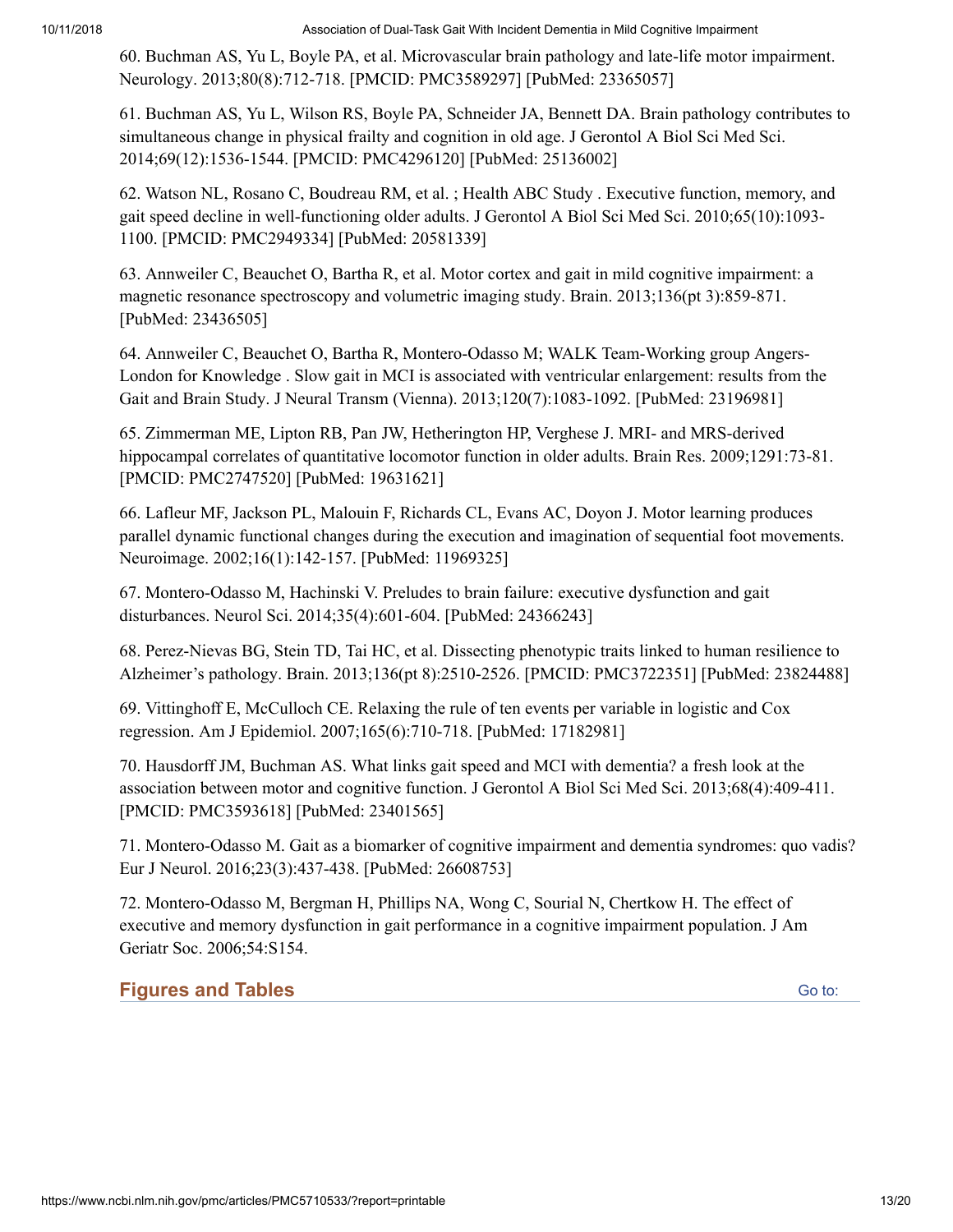#### **Table 1.**

#### **Baseline Characteristics of Participants Stratified by Progression to Dementia (N = 112)**

| $(n = 112)$<br>$(n = 85)$<br>$(n = 27)$<br>$.01^{\overline{\mathbf{b}}}$<br>Age, mean (SD), y<br>75.97 (6.88)<br>78.75 (6.35)<br>75.05 (6.84)<br>Women, No. (%)<br>43(51.2)<br>.45<br>55 $(49.1)$<br>12(42.9)<br>No. of medications, mean (SD)<br>.66<br>7.14(3.98)<br>7.43(4.17)<br>7.04(3.94)<br>$.05^{\rm b}$<br>No. of comorbidities, mean (SD)<br>5.56(3.06)<br>4.57(2.85)<br>5.90(3.08)<br>BP systolic, mean (SD), mm Hg<br>128.66 (10.13)<br>128.48 (9.84)<br>.72<br>129.78 (12.40)<br>BP diastolic, mean (SD), mm Hg<br>71.52(8.04)<br>71.78 (7.34)<br>71.48 (8.20)<br>.92<br>Comorbidities, No. (%)<br>Hypertension<br>67(60.4)<br>19(70.4)<br>48 $(57.1)$<br>.23<br>Diabetes<br>22(19.8)<br>18(21.4)<br>.46<br>4(14.8)<br>Atrial fibrillation<br>.89<br>9(8.0)<br>2(7.4)<br>7(8.2)<br><b>CHF</b><br>.40<br>2(1.8)<br>1(3.7)<br>1(1.2)<br>Myocardial infarction<br>11(10.0)<br>4(14.8)<br>7(8.4)<br>.34<br>Stroke/TIA<br>.14<br>13(11.7)<br>1(3.7)<br>12(14.3)<br>Smoking<br>34(58.6)<br>37(56.1)<br>3(37.5)<br>.27<br>Osteoarthritis<br>31(28)<br>.17<br>37(33)<br>6(5)<br>$< 001^b$<br>28.05 (1.86)<br>MMSE score, mean (SD)<br>27.46(2.45)<br>25.71(3.15)<br>.002 <sup>b</sup><br>$28(20-30)$<br>MMSE score, median (range)<br>$26(18-30)$<br>$28(18-30)$<br>$.001^{b}$<br>MoCA, mean (SD)<br>21.25(3.05)<br>23.77(3.28)<br>23.14(3.39)<br>APOE $\varepsilon$ 4 carrier, No. $(\%)^{\mathbb{C}}$<br>.28<br>23(39.0)<br>18 (36)<br>5(55.6)<br>$< 001^b$<br>a-MCI, No. (%)<br>62(73.0)<br>77 (86.2)<br>15(57.4) |
|---------------------------------------------------------------------------------------------------------------------------------------------------------------------------------------------------------------------------------------------------------------------------------------------------------------------------------------------------------------------------------------------------------------------------------------------------------------------------------------------------------------------------------------------------------------------------------------------------------------------------------------------------------------------------------------------------------------------------------------------------------------------------------------------------------------------------------------------------------------------------------------------------------------------------------------------------------------------------------------------------------------------------------------------------------------------------------------------------------------------------------------------------------------------------------------------------------------------------------------------------------------------------------------------------------------------------------------------------------------------------------------------------------------------------------------------------------------------------------------------------------------------------|
|                                                                                                                                                                                                                                                                                                                                                                                                                                                                                                                                                                                                                                                                                                                                                                                                                                                                                                                                                                                                                                                                                                                                                                                                                                                                                                                                                                                                                                                                                                                           |
|                                                                                                                                                                                                                                                                                                                                                                                                                                                                                                                                                                                                                                                                                                                                                                                                                                                                                                                                                                                                                                                                                                                                                                                                                                                                                                                                                                                                                                                                                                                           |
|                                                                                                                                                                                                                                                                                                                                                                                                                                                                                                                                                                                                                                                                                                                                                                                                                                                                                                                                                                                                                                                                                                                                                                                                                                                                                                                                                                                                                                                                                                                           |
|                                                                                                                                                                                                                                                                                                                                                                                                                                                                                                                                                                                                                                                                                                                                                                                                                                                                                                                                                                                                                                                                                                                                                                                                                                                                                                                                                                                                                                                                                                                           |
|                                                                                                                                                                                                                                                                                                                                                                                                                                                                                                                                                                                                                                                                                                                                                                                                                                                                                                                                                                                                                                                                                                                                                                                                                                                                                                                                                                                                                                                                                                                           |
|                                                                                                                                                                                                                                                                                                                                                                                                                                                                                                                                                                                                                                                                                                                                                                                                                                                                                                                                                                                                                                                                                                                                                                                                                                                                                                                                                                                                                                                                                                                           |
|                                                                                                                                                                                                                                                                                                                                                                                                                                                                                                                                                                                                                                                                                                                                                                                                                                                                                                                                                                                                                                                                                                                                                                                                                                                                                                                                                                                                                                                                                                                           |
|                                                                                                                                                                                                                                                                                                                                                                                                                                                                                                                                                                                                                                                                                                                                                                                                                                                                                                                                                                                                                                                                                                                                                                                                                                                                                                                                                                                                                                                                                                                           |
|                                                                                                                                                                                                                                                                                                                                                                                                                                                                                                                                                                                                                                                                                                                                                                                                                                                                                                                                                                                                                                                                                                                                                                                                                                                                                                                                                                                                                                                                                                                           |
|                                                                                                                                                                                                                                                                                                                                                                                                                                                                                                                                                                                                                                                                                                                                                                                                                                                                                                                                                                                                                                                                                                                                                                                                                                                                                                                                                                                                                                                                                                                           |
|                                                                                                                                                                                                                                                                                                                                                                                                                                                                                                                                                                                                                                                                                                                                                                                                                                                                                                                                                                                                                                                                                                                                                                                                                                                                                                                                                                                                                                                                                                                           |
|                                                                                                                                                                                                                                                                                                                                                                                                                                                                                                                                                                                                                                                                                                                                                                                                                                                                                                                                                                                                                                                                                                                                                                                                                                                                                                                                                                                                                                                                                                                           |
|                                                                                                                                                                                                                                                                                                                                                                                                                                                                                                                                                                                                                                                                                                                                                                                                                                                                                                                                                                                                                                                                                                                                                                                                                                                                                                                                                                                                                                                                                                                           |
|                                                                                                                                                                                                                                                                                                                                                                                                                                                                                                                                                                                                                                                                                                                                                                                                                                                                                                                                                                                                                                                                                                                                                                                                                                                                                                                                                                                                                                                                                                                           |
|                                                                                                                                                                                                                                                                                                                                                                                                                                                                                                                                                                                                                                                                                                                                                                                                                                                                                                                                                                                                                                                                                                                                                                                                                                                                                                                                                                                                                                                                                                                           |
|                                                                                                                                                                                                                                                                                                                                                                                                                                                                                                                                                                                                                                                                                                                                                                                                                                                                                                                                                                                                                                                                                                                                                                                                                                                                                                                                                                                                                                                                                                                           |
|                                                                                                                                                                                                                                                                                                                                                                                                                                                                                                                                                                                                                                                                                                                                                                                                                                                                                                                                                                                                                                                                                                                                                                                                                                                                                                                                                                                                                                                                                                                           |
|                                                                                                                                                                                                                                                                                                                                                                                                                                                                                                                                                                                                                                                                                                                                                                                                                                                                                                                                                                                                                                                                                                                                                                                                                                                                                                                                                                                                                                                                                                                           |
|                                                                                                                                                                                                                                                                                                                                                                                                                                                                                                                                                                                                                                                                                                                                                                                                                                                                                                                                                                                                                                                                                                                                                                                                                                                                                                                                                                                                                                                                                                                           |
|                                                                                                                                                                                                                                                                                                                                                                                                                                                                                                                                                                                                                                                                                                                                                                                                                                                                                                                                                                                                                                                                                                                                                                                                                                                                                                                                                                                                                                                                                                                           |
|                                                                                                                                                                                                                                                                                                                                                                                                                                                                                                                                                                                                                                                                                                                                                                                                                                                                                                                                                                                                                                                                                                                                                                                                                                                                                                                                                                                                                                                                                                                           |
| .02 <sup>b</sup><br>Multiple domain MCI, No. (%)<br>12(43.4)<br>18(22.6)<br>30(33)                                                                                                                                                                                                                                                                                                                                                                                                                                                                                                                                                                                                                                                                                                                                                                                                                                                                                                                                                                                                                                                                                                                                                                                                                                                                                                                                                                                                                                        |
| $\rm NA$<br>Non a-MCI, No. (%)<br>3(3.336)<br>3(73.6)<br>$\boldsymbol{0}$                                                                                                                                                                                                                                                                                                                                                                                                                                                                                                                                                                                                                                                                                                                                                                                                                                                                                                                                                                                                                                                                                                                                                                                                                                                                                                                                                                                                                                                 |
| Cognitive tests, mean (SD)                                                                                                                                                                                                                                                                                                                                                                                                                                                                                                                                                                                                                                                                                                                                                                                                                                                                                                                                                                                                                                                                                                                                                                                                                                                                                                                                                                                                                                                                                                |
| RAVLT, delayed recall<br>4.54(3.04)<br>2.50(1.52)<br>4.77(3.09)<br>.08                                                                                                                                                                                                                                                                                                                                                                                                                                                                                                                                                                                                                                                                                                                                                                                                                                                                                                                                                                                                                                                                                                                                                                                                                                                                                                                                                                                                                                                    |
| Digit span forward<br>.56<br>10.91(2.00)<br>10.97(2.083)<br>11.38(2.72)                                                                                                                                                                                                                                                                                                                                                                                                                                                                                                                                                                                                                                                                                                                                                                                                                                                                                                                                                                                                                                                                                                                                                                                                                                                                                                                                                                                                                                                   |
| .04 <sup>b</sup><br>Digit span backward<br>7.03(2.32)<br>6.82(2.35)<br>5.25(1.98)                                                                                                                                                                                                                                                                                                                                                                                                                                                                                                                                                                                                                                                                                                                                                                                                                                                                                                                                                                                                                                                                                                                                                                                                                                                                                                                                                                                                                                         |
| .30<br>TMT A, s<br>57.54 (25.08)<br>47.53 (15.93)<br>48.74 (17.35)                                                                                                                                                                                                                                                                                                                                                                                                                                                                                                                                                                                                                                                                                                                                                                                                                                                                                                                                                                                                                                                                                                                                                                                                                                                                                                                                                                                                                                                        |
| .11<br>TMT B, s<br>151.63 (136.06)<br>320.65 (294.80)<br>128.31 (76.65)                                                                                                                                                                                                                                                                                                                                                                                                                                                                                                                                                                                                                                                                                                                                                                                                                                                                                                                                                                                                                                                                                                                                                                                                                                                                                                                                                                                                                                                   |
| .03 <sup>b</sup><br>12.13(1.36)<br>13.45 (1.54)<br><b>BNT</b><br>13.27(1.57)                                                                                                                                                                                                                                                                                                                                                                                                                                                                                                                                                                                                                                                                                                                                                                                                                                                                                                                                                                                                                                                                                                                                                                                                                                                                                                                                                                                                                                              |
| .34<br><b>LNS</b><br>7.62(2.58)<br>6.14(4.14)<br>7.79(2.32)                                                                                                                                                                                                                                                                                                                                                                                                                                                                                                                                                                                                                                                                                                                                                                                                                                                                                                                                                                                                                                                                                                                                                                                                                                                                                                                                                                                                                                                               |

#### Open in a [separate](https://www.ncbi.nlm.nih.gov/pmc/articles/PMC5710533/table/noi170018t1/?report=objectonly) window

 $\Delta$ 

Abbreviations: APOE, apolipoprotein E; BNT, Boston Naming Test; CHF, congestive heart failure; DTC, dual-task gait cost, calculated as ([single-task gait value – dual-task gait value]/ single-task gait value) × 100; LNS, Letter-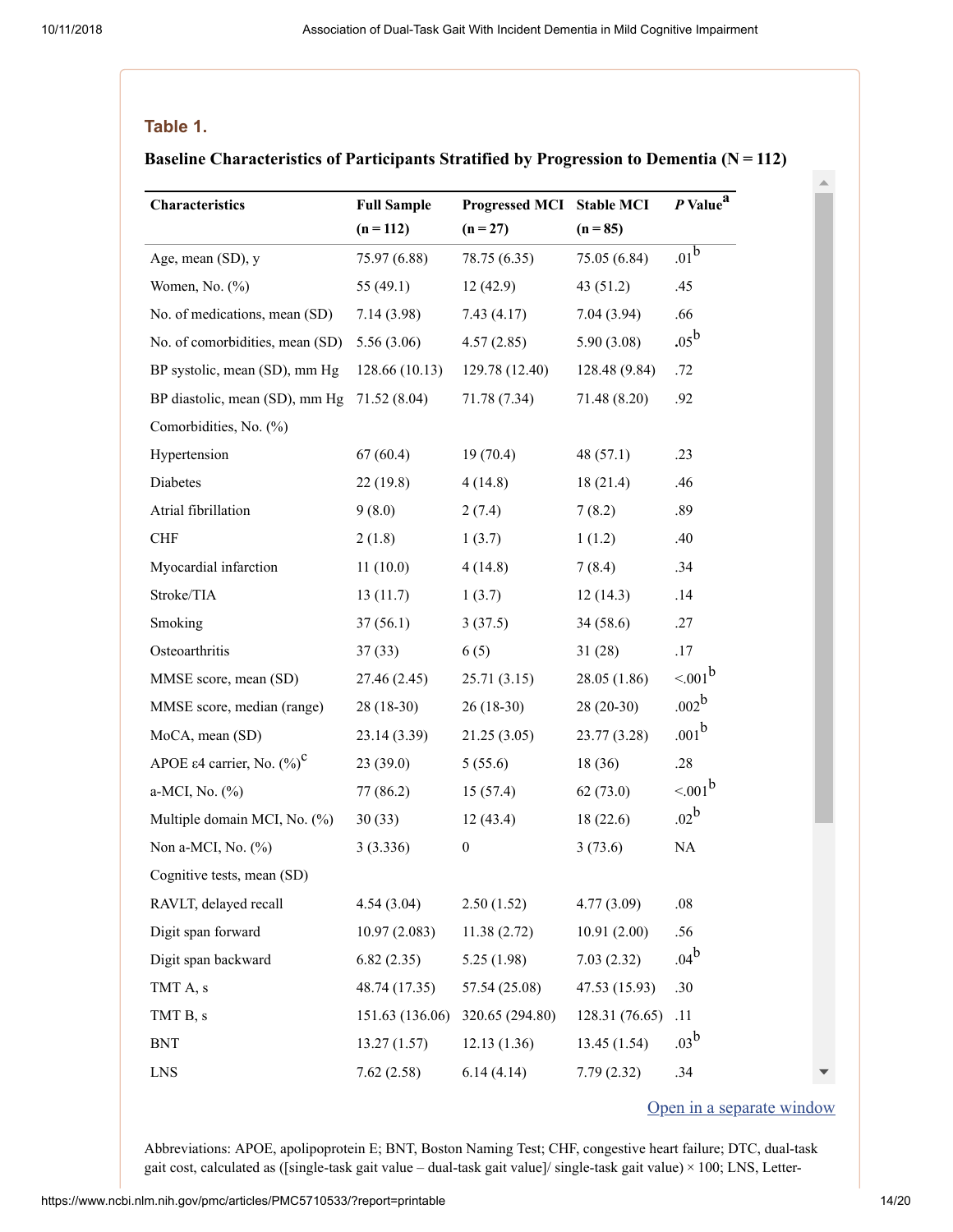Number Sequencing; MCI, mild cognitive impairment; NA, not applicable; RAVLT, Rey Auditory Verbal Learning Test; TIA, transient ischemic attack; TMT A, Trail Making Test A; TMT B, Trail Making Test B.

<sup>a</sup>P value determined using  $\chi^2$  or *t* tests, as deemed appropriate. bStatistically significant value. <sup>c</sup>Data available for 59 participants.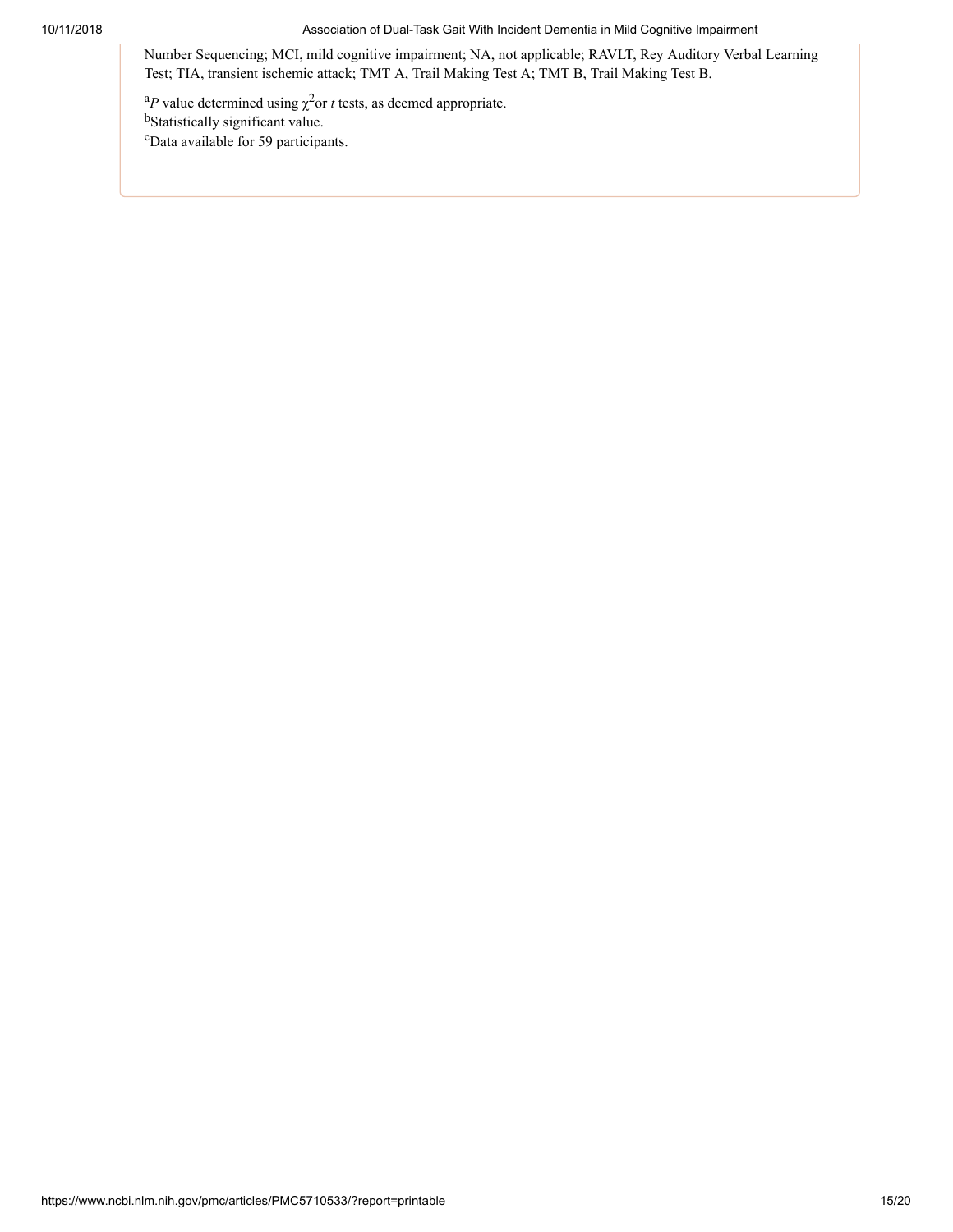#### **Table 2.**

### **Cox Proportional Hazard Regression of the Association of Gait Velocity and Dual-Task Gait Cost With Incident Dementia Modeled as Continuous and Dichotomous Variables a**

| Variable                            | Model 1 (Unadjusted)   | Model 2 (Adjusted) |                       |                   | Model 3 (Adjusted +<br><b>MMSE)</b> |                  |
|-------------------------------------|------------------------|--------------------|-----------------------|-------------------|-------------------------------------|------------------|
|                                     | <b>HR (95% CI)</b>     | $\boldsymbol{P}$   | HR (95% CI)           | $\pmb{P}$         | HR (95% CI)                         | P Value          |
|                                     |                        | <b>Value</b>       |                       | <b>Value</b>      |                                     |                  |
| Gait variable (continuous)          |                        |                    |                       |                   |                                     |                  |
| Gait velocity                       |                        |                    |                       |                   |                                     |                  |
| Single-task                         | 1.01 (0.99-            | .26                | $1.02(0.99-1.04)$     | .10               | $1.02(0.99-1.04)$                   | .20              |
|                                     | 1.03)                  | .01 <sup>b</sup>   |                       | .001 <sup>b</sup> |                                     | .01 <sup>b</sup> |
| Counting                            | $1.02(1.00-$<br>1.03)  |                    | $1.03(1.01-1.04)$     |                   | $1.03(1.01-1.04)$                   |                  |
| Serial sevens                       | $1.01(1.00-$<br>1.02)  | $.04^{b}$          | $1.01(1.00-1.03)$     | $.05^{\rm b}$     | $1.02(0.99-1.03)$                   | .11              |
| Naming animals                      | $1.02(1.00 -$<br>1.03) | $.01^{\rm b}$      | $1.03(1.01-1.04)$     | .002 <sup>b</sup> | $1.02(1.01-1.04)$                   | $.02^b$          |
| Gait cost                           |                        |                    |                       |                   |                                     |                  |
| DTC counting                        | $1.04(1.01 -$<br>1.06) | $.003^{\rm b}$     | $1.06(1.03-1.09)$     | $< .001^b$        | $1.04(1.00-1.07)$                   | .01 <sup>b</sup> |
| DTC serial sevens                   | $1.03(1.01 -$<br>1.05) | .008 <sup>b</sup>  | $1.02(0.99-1.04)$     | .08               | $1.01(0.99-1.03)$                   | .20              |
| DTC naming animals                  | $1.03(1.01 -$<br>1.06) | $.004^{b}$         | $1.04(1.02 - 1.07)$   | .001 <sup>b</sup> | $1.03(1.00-1.05)$                   | .04 <sup>b</sup> |
| Gait variable<br>(dichotomous)      |                        |                    |                       |                   |                                     |                  |
| Gait velocity                       |                        |                    |                       |                   |                                     |                  |
| Slow single-task $(0.8 \text{m/s})$ | $2.31(0.80 -$<br>6.69) | .12                | 3.41 (0.99-<br>11.71) | .05               | 3.17 (0.92-10.88)                   | .07              |
| Gait cost                           |                        |                    |                       |                   |                                     |                  |
| DTC counting                        | 2.27 (1.04-<br>4.97)   | .04 <sup>b</sup>   | $3.79(1.57-9.15)$     | .003 <sup>b</sup> | $2.39(0.91 - 6.27)$                 | .08              |
| DTC serial sevens                   | $2.50(1.00 -$<br>6.24) | $.05^{\rm b}$      | $1.89(0.73-4.93)$     | .19               | $1.30(0.48-3.54)$                   | .61              |

Abbreviations: DTC, dual-task gait cost, calculated as ([single-task gait velocity – dual-task gait velocity]/ single-task gait velocity)  $\times$  100; MMSE, Mini-Mental State Examination.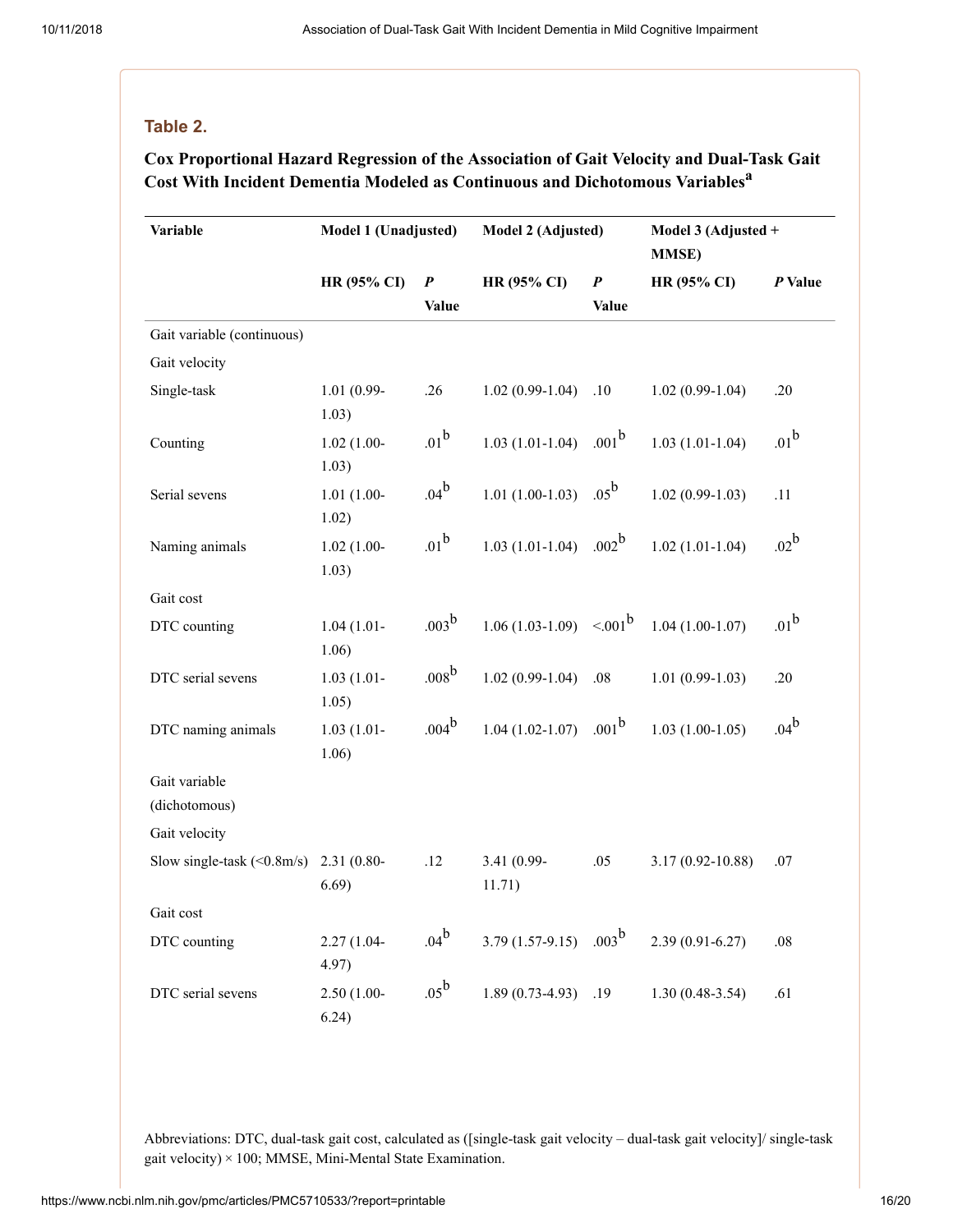<sup>a</sup>Model 1: unadjusted. Model 2: adjusted for age, sex, years of education, and number of comorbidities Model 3: adjusted for age, sex, years of education, number of comorbidities and MMSE. b<sub>Statistically</sub> significant values.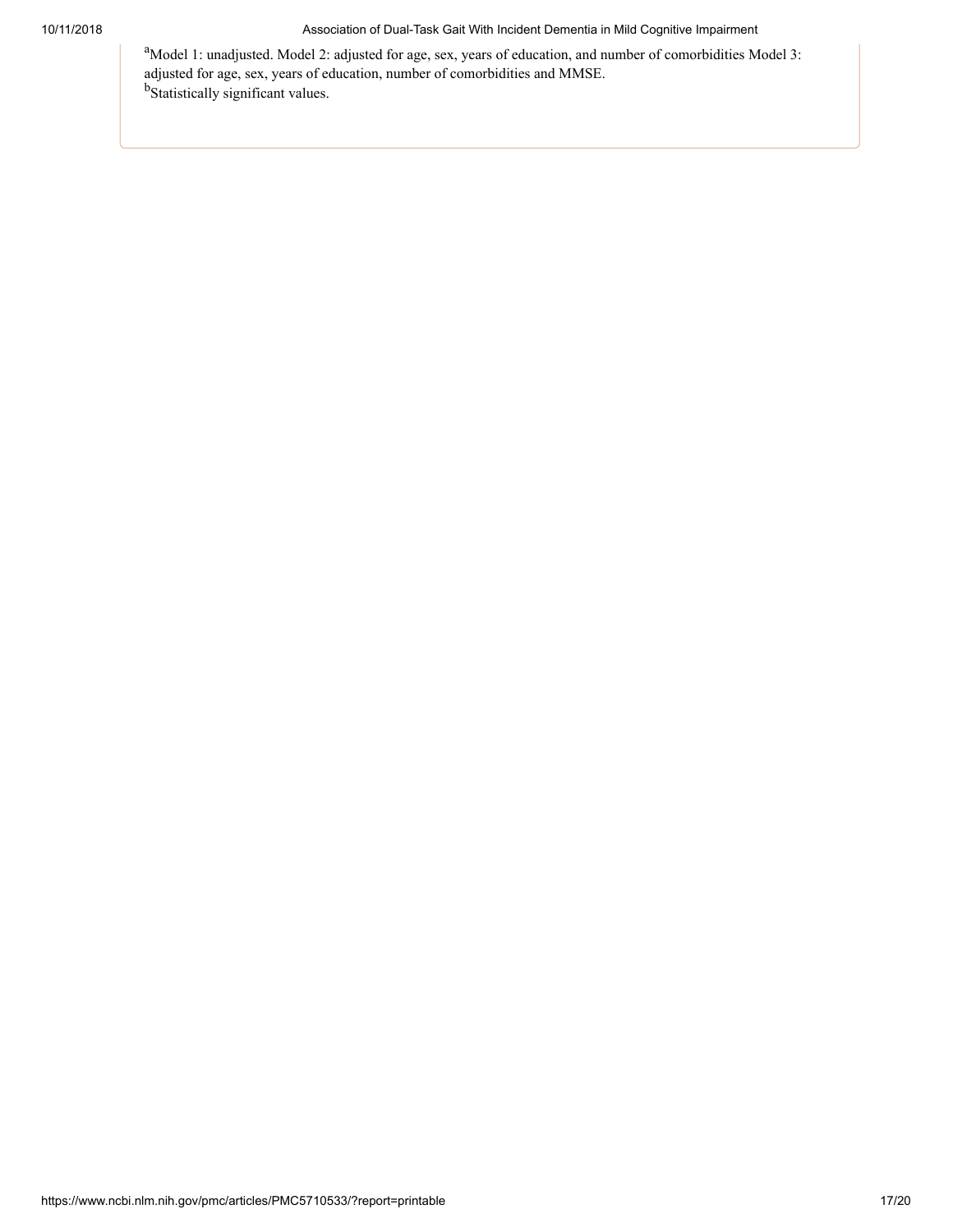### **Figure 1.**



Cumulative Hazard Ratio for Progression to Dementia for Low and High Dual-Task Cost in Gait Velocity (n = 112)

A, Dual-task gait cost (DTC) while counting backward. B, While performing serial sevens subtractions. C, While naming animals.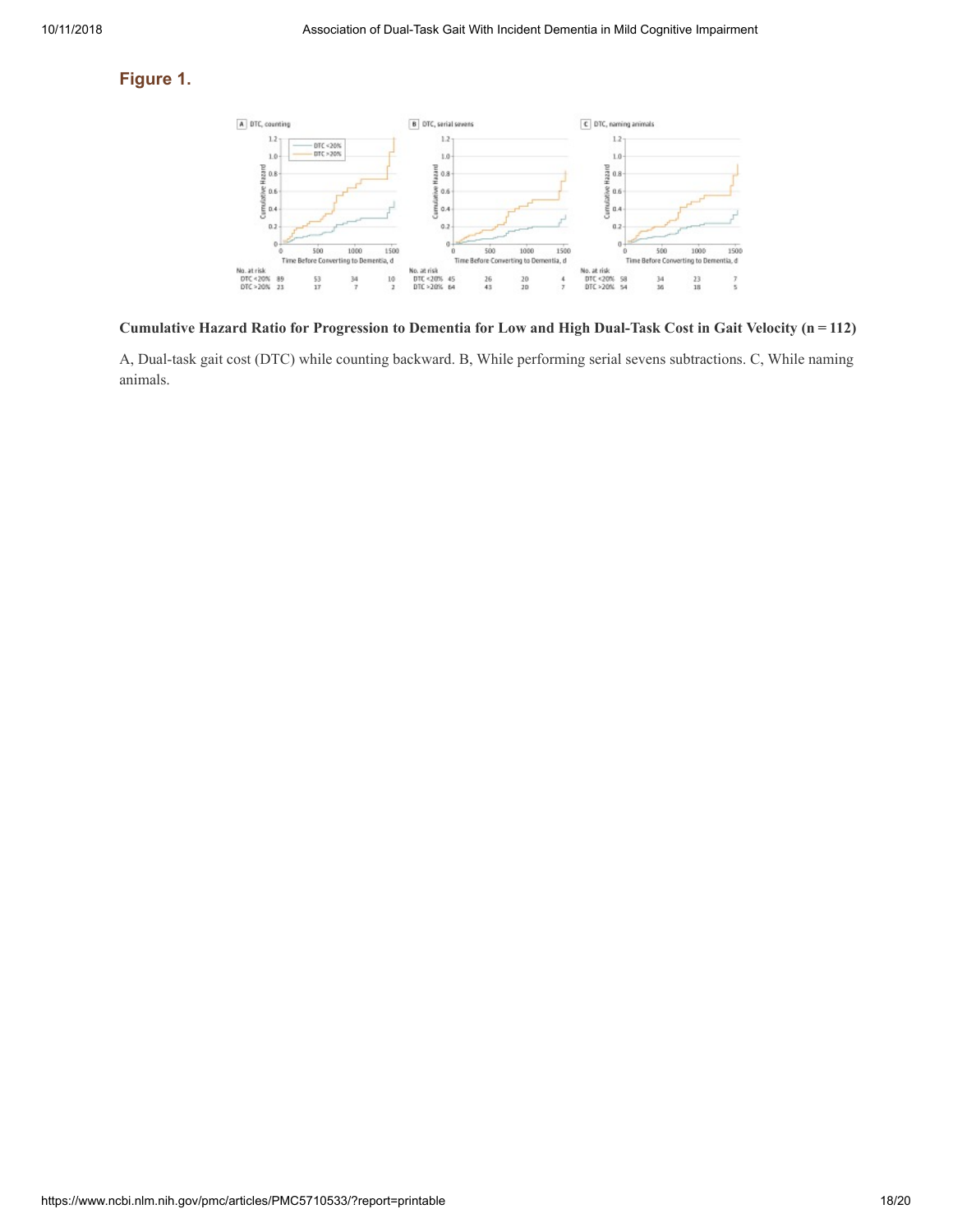### **Figure 2.**



**Risk of Dementia Stratified by Gait Velocity (Centimeters per Second) Quartiles in 3 Dual-Tasks Conditions**

The 3 dual-tasks conditions are counting backward (A), serial sevens subtractions (B), and naming animals (C).